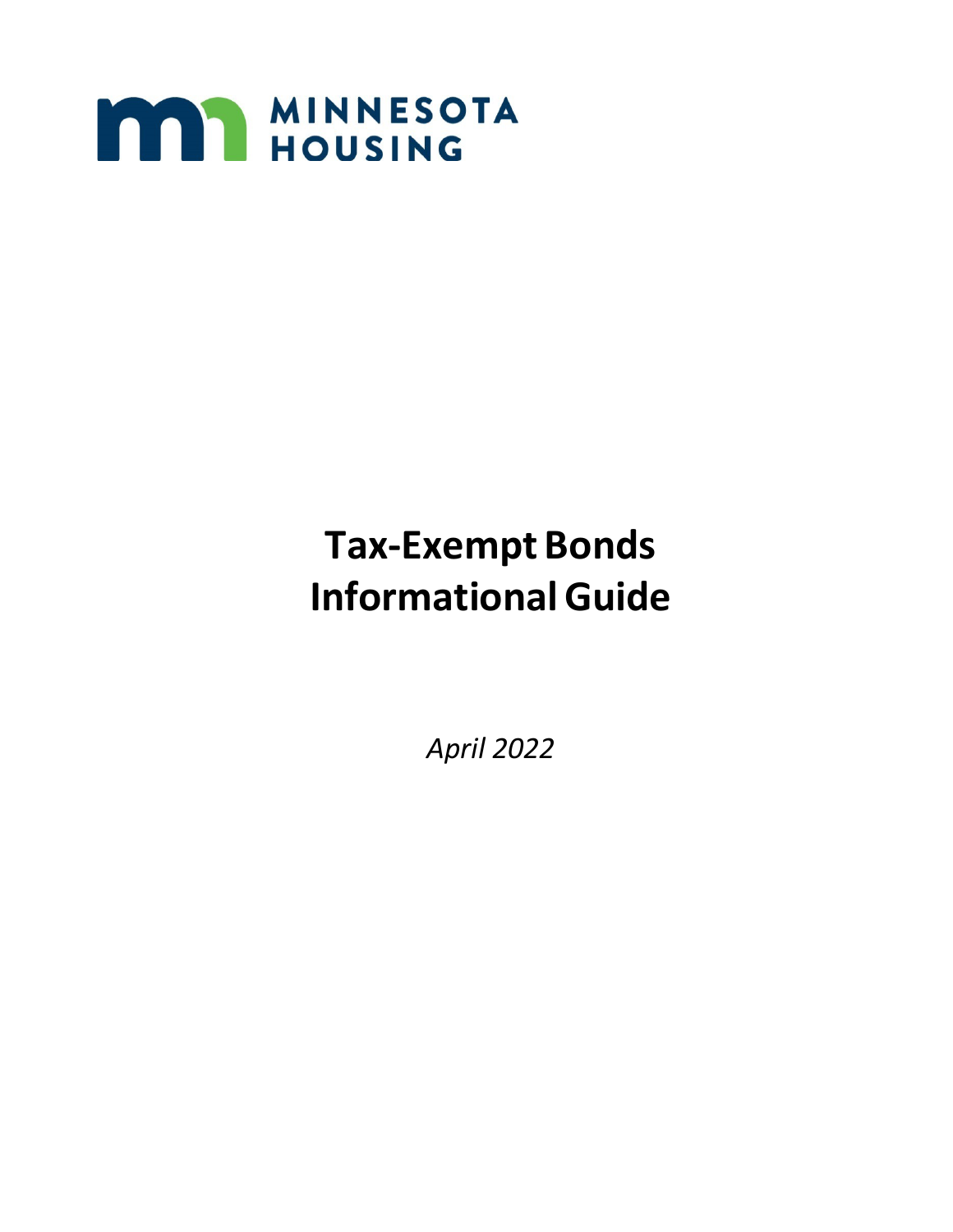

*The Minnesota Housing Finance Agency does not discriminate on the basis of race, color, creed, national origin, sex, religion, marital status, status with regard to public assistance, disability, familial status, gender identity, or sexual orientation in the provision of services.*

*An equal opportunity employer.*

*This information will be made available in alternative format upon request.*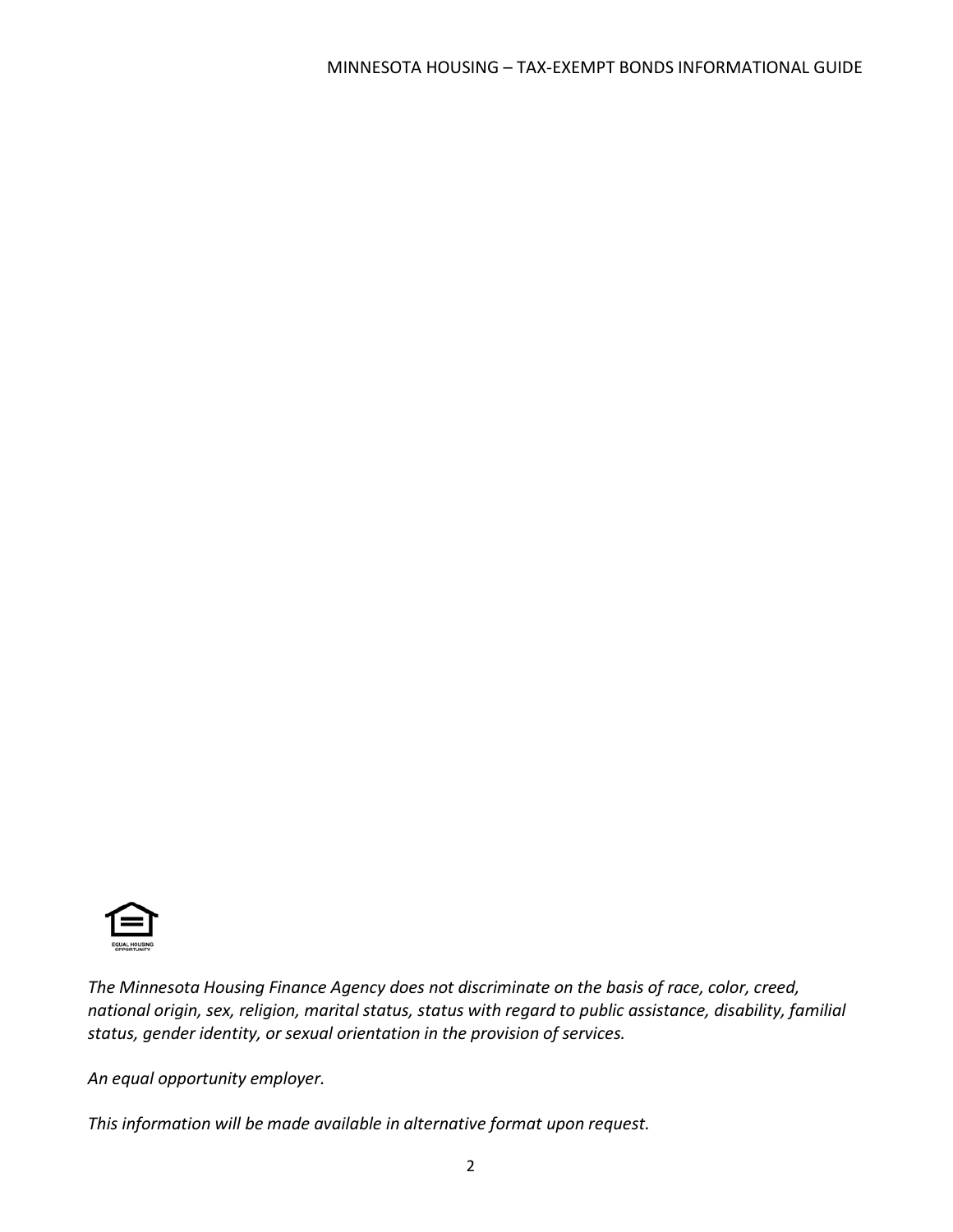# **Table of Contents**

|      | What Types of Tax-exempt Bonds Does Minnesota Housing Currently Use to Finance Multifamily |  |  |
|------|--------------------------------------------------------------------------------------------|--|--|
|      | What is Minnesota Housing's Annual Volume Cap for Tax-exempt Volume Limited Bonds, and How |  |  |
|      |                                                                                            |  |  |
|      |                                                                                            |  |  |
|      |                                                                                            |  |  |
| 1.01 |                                                                                            |  |  |
| 1.02 |                                                                                            |  |  |
| 2.01 |                                                                                            |  |  |
| 2.02 |                                                                                            |  |  |
| 2.03 |                                                                                            |  |  |
| 2.04 |                                                                                            |  |  |
| 2.05 |                                                                                            |  |  |
|      |                                                                                            |  |  |
| 3.01 |                                                                                            |  |  |
| 3.02 |                                                                                            |  |  |
| 3.03 |                                                                                            |  |  |
|      |                                                                                            |  |  |
| 4.01 |                                                                                            |  |  |
| 4.02 |                                                                                            |  |  |
| 4.03 |                                                                                            |  |  |
| 4.04 |                                                                                            |  |  |
|      |                                                                                            |  |  |
|      | Chapter 6 – Fraud, Misuse of Funds, Conflict of Interest, Suspension, and Disclosure       |  |  |
|      |                                                                                            |  |  |
| 6.01 |                                                                                            |  |  |
| 6.02 |                                                                                            |  |  |
| 6.03 |                                                                                            |  |  |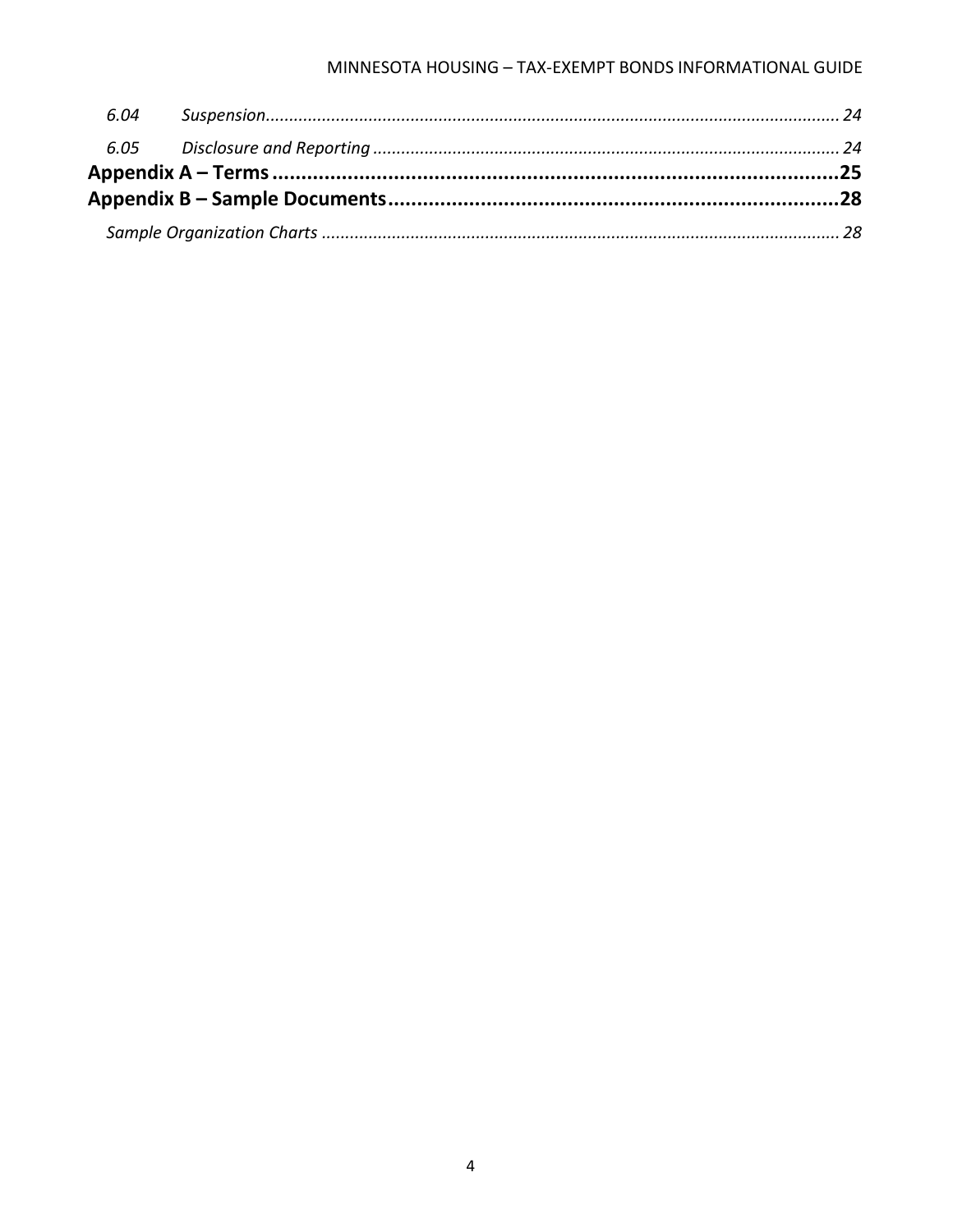# <span id="page-4-0"></span>**Introduction1**

### <span id="page-4-1"></span>**Statutory Requirements**

Tax-exempt Bonds must comply with the applicable requirements of Internal Revenue Code (IRC) Sections 103 and 141 through 150. Tax-exempt Volume Limited Bonds issued in Minnesota for residential rental housing projects must also comply with the requirements of [Minnesota Statutes](https://www.revisor.leg.state.mn.us/statutes/?id=474A.047) [Section 474A.047.](https://www.revisor.leg.state.mn.us/statutes/?id=474A.047)

### <span id="page-4-2"></span>**What are Tax-exempt Bonds?**

Tax-exempt Bonds are Municipal Bonds the interest on which is not included in gross income for purposes of federal income taxation. If, as in Minnesota, the interest of Municipal Bonds issued by the state of Minnesota or an entity or political subdivision created by the state is exempt from state income taxation, those Municipal Bonds are known as double exempt. Many Minnesota Housing obligations are exempt from federal and Minnesota personal income tax to residents of Minnesota.

# <span id="page-4-3"></span>**What Types of Tax-exempt Bonds Does Minnesota Housing Currently Use to Finance Multifamily Construction?**

Minnesota Housing issues several types of Tax-exempt Bonds for multifamily housing, including:

- **General Obligation Bonds**: Minnesota Housing's General Obligation Bonds are payable from any of Minnesota Housing's funds not specifically pledged to other obligations and are secured by a pledge of full faith and credit of Minnesota Housing for timely payment of principal and interest to the bondholder. Minnesota Housing does not currently issue any Tax-exempt Bonds that are secured solely by its full faith and credit pledge.
	- o **Rental Housing Bonds** fall under this category, even though they are also secured by, and repayment is expected from, revenues received from repayment of the loans made with the proceeds of the Bonds. Minnesota Housing issues Rental Housing Bonds to finance loans for multifamily housing developments.
		- Rental Housing Bonds must be Tax-exempt Volume Limited Bonds in order to qualify a multifamily housing development for 4% Housing Tax Credits.
- **Revenue Bonds**: Revenue Bonds are payable from, and secured only by, the earnings of a revenue-producing enterprise, a mortgage loan or a portfolio of loans.
	- o **Conduit Bonds** fall under this category. Minnesota Housing may issue Conduit Bonds when the multifamily housing development will not have a first mortgage loan from Minnesota Housing. Short-term Conduit Bonds may also be cash collateralized; the repayment of the loan to the borrower is secured solely by cash advanced from other long-term funding sources as the borrower incurs development costs.

 $1$ This guide is provided solely for general informational purposes. It is not providing legal or financial advice. Minnesota Housing is not responsible for any decision making based on the information set forth in this guide. Interested parties wishing to utilize Tax-exempt Bonds should obtain advice from independent sources, including consultation with knowledgeable legal counsel and Bond professionals.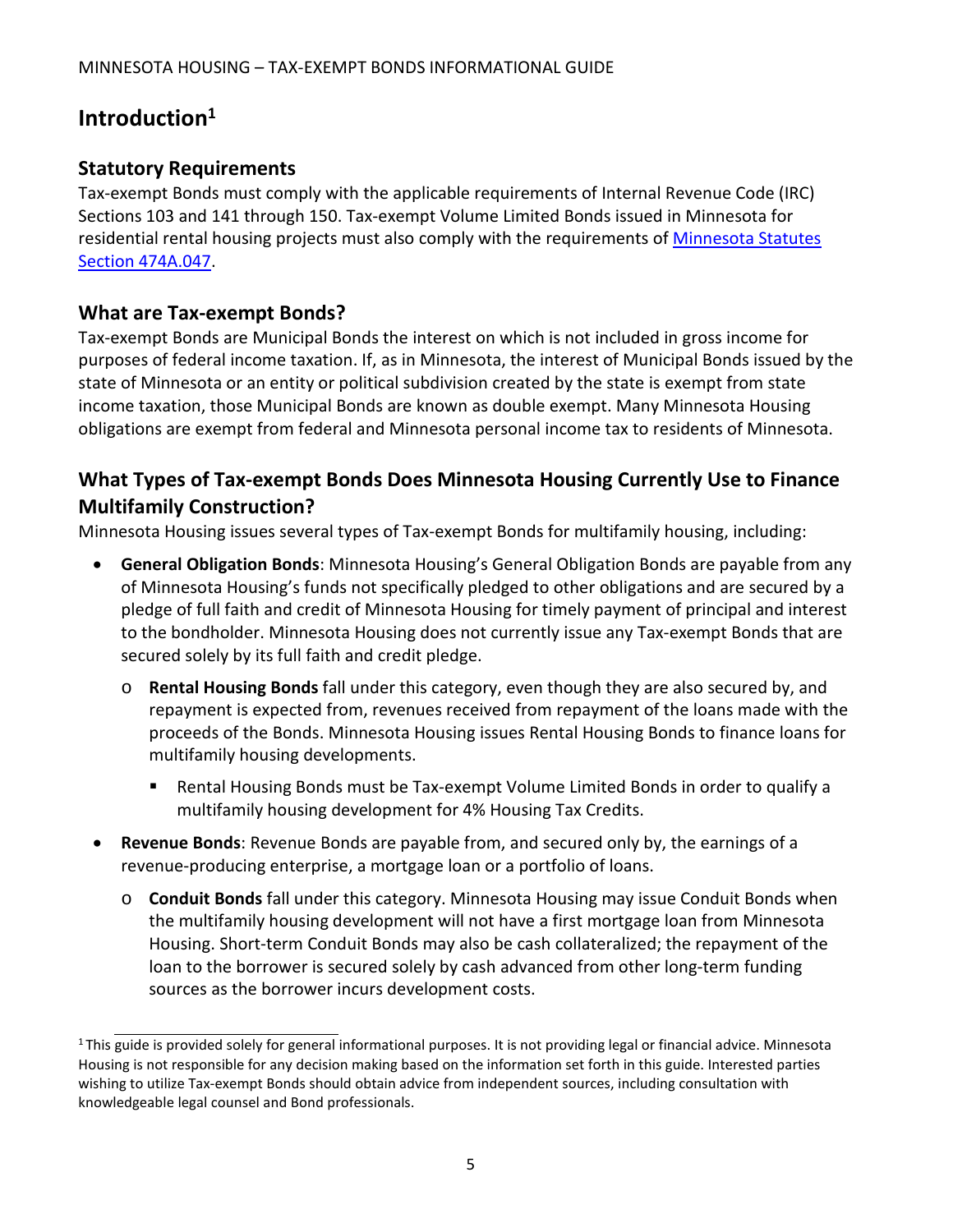#### • **State Appropriation Bonds**

- o **Housing Infrastructure Bonds (HIB)** are neither Revenue Bonds nor General Obligation Bonds. HIBs are payable from funds the state has promised to appropriate each year to pay debt service.
	- There are several types of HIBs. Some are Tax-exempt Volume Limited Bonds that qualify a multifamily housing development for 4% Housing Tax Credits when used to finance 50% or more of the aggregate basis of building and land.

For more information on HIB, refer to the [Housing Infrastructure Bonds Guide.](http://www.mnhousing.gov/get/MHFA_191203)

# <span id="page-5-0"></span>**What is Minnesota Housing's Annual Volume Cap for Tax-exempt Volume Limited Bonds, and How is it Determined?**

Federal tax law governs how much each state is allocated each year in volume cap for Tax-exempt Volume Limited Bonds and when any allocated volume cap expires. It is determined for each state by a multiplier of that state's population. For example, in 2022, it is \$110 times the state population. State law determines how the state cap on the amount of Tax-exempt Volume Limited Bonds that may be issued each year is allocated between the issuers of Bonds in that state. [Minnesota Statutes Chapter](https://www.revisor.mn.gov/statutes/?id=474A.03) [474A d](https://www.revisor.mn.gov/statutes/?id=474A.03)escribes the allocation process.

Minnesota Housing is an "entitlement issuer" under state law and is allocated a designated percentage of the state's volume cap each year. It also is the transferee of all unused state volume cap (other than volume cap allocated to other entitlement issuers) at the end of each year.

Minnesota Housing's portion of the state's volume cap for Tax-exempt Volume Limited Bonds varies from year to year. For 2022, Minnesota Housing was allocated \$144,531,732 as its entitlement issuer portion. The additional amount, which automatically transfers to Minnesota Housing at the beginning of December of each year if no other issuer has requested it, has varied greatly. The amount depends on how active other issuers in the state are. The Minnesota Department of Management and Budget (MMB) administers state volume cap allocation for issuers in the state, including Minnesota Housing.

# <span id="page-5-1"></span>**How do Bonds Interact with Other Minnesota Housing Funding Sources?**

**Low and Moderate Income Rental (LMIR) First Mortgage**. When Minnesota Housing issues Taxexempt Bonds to finance a LMIR mortgage, either one or two series of Bonds may be issued. Long-term Bonds fund the long-term LMIR loan. Short-term Bonds fund a LMIR Bridge Loan. The bridge loan typically bridges a portion of the tax credit equity. Together, both series of Bonds must be in an amount sufficient to fund at least 50% of the aggregate basis of the building and land in order for the multifamily housing development to be eligible to receive 4% Housing Tax Credits. For additional information on how to qualify for housing tax credits, refer to Chapter 7 of the 2022-2023 Qualified [Allocation Plan \(QAP\)](http://www.mnhousing.gov/download/MHFA_238915) of the applicable year for which the housing tax credits are allocated.

Recently, Minnesota Housing has only issued short-term Rental Housing Bonds to fund LMIR Bridge Loans. LMIR long-term end loans are funded from other Minnesota Housing sources.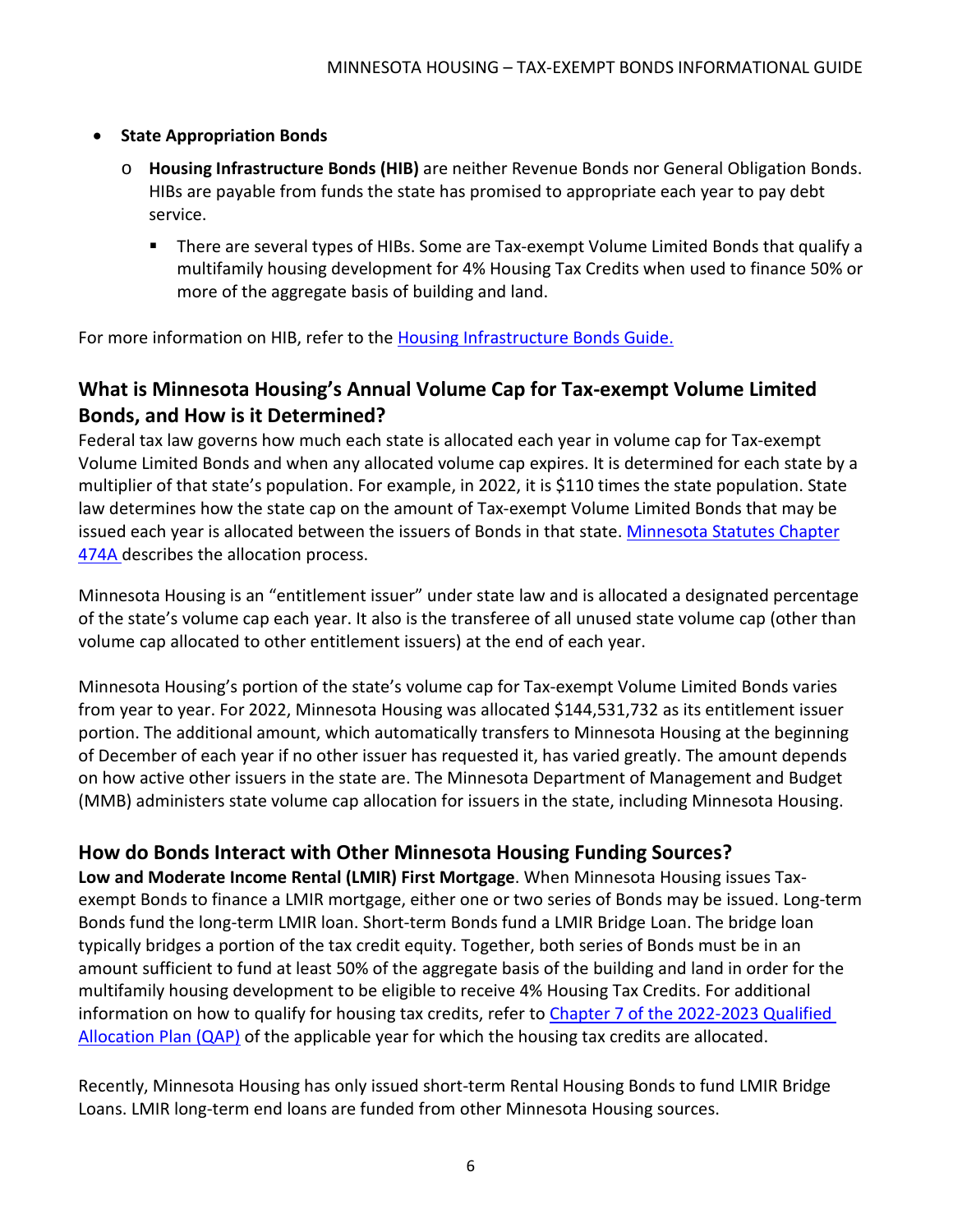**NOTE:** LMIR Bridge Loans are not HUD-insured, and LMIR long-term end loans are not made or HUDinsured until after construction completion.

**Preservation Only**. Conduit Bonds may be issued, either by Minnesota Housing or by another issuer, when Minnesota Housing does not make a first mortgage loan to benefit a multifamily housing development but the first mortgage loan is made by another lender. The development may be financed with Conduit Bonds and a deferred subordinate lien loan from Minnesota Housing. Minnesota Housing does not provide Conduit Bond financing currently for multifamily housing developments that are not for the preservation of affordable rental units and for which there are not significant barriers to issuance by another governmental issuer.

# <span id="page-6-0"></span>**What is the Process for Securing 4% Housing Tax Credits**

Minnesota Housing is the primary housing credit agency for housing tax credits in Minnesota. There are also certain cities and counties that act as designated housing credit agencies or suballocators for their jurisdictions. These suballocators are the cities of Minneapolis and St. Paul along with Dakota County and Washington County. When an issuer in the state receives an allocation of the state's volume cap for a multifamily housing project, pursuant to Section 42 of the Internal Revenue Code, the sponsor of that project must separately request an award of 4% Housing Tax Credits from Minnesota Housing (or the applicable housing tax credit suballocator based on the issuer and the location of the housing project) in order to obtain a preliminary determination of eligibility for those credits, known as a 42M letter. Refer to th[e Housing Tax Credits Procedures for Projects Financed with Tax-exempt](https://www.mnhousing.gov/get/MHFA_006163) [Volume Limited Bonds f](https://www.mnhousing.gov/get/MHFA_006163)or more information on the determination of applicable QAP and tax credit review requirements.

Sponsors of multifamily housing projects located in the jurisdiction of an entitlement issuer (i.e. City of Minneapolis, City of Saint Paul, and Dakota County) may request that entitlement issuer to issue Taxexempt Volume Limited Bonds for the project. Additionally, cities and counties that are not entitlement issuers (except for cities in Dakota County) can apply for volume cap to issue Tax-exempt Volume Limited Bonds from MMB. The application for a portion of the state's volume cap may be made on behalf of a particular multifamily housing project beginning in January of each year from the "housing pool" with the possibility of additional volume cap being available from the "unified pool" beginning each July. These non-entitlement issuers must permanently issue the Tax-exempt Volume Limited Bonds using the allocation within 180 days of receipt of the allocation or by the end of the calendar year in which they receive the allocation, whichever occurs first.

Minnesota Housing's process for the award 4% Housing Tax Credits requires sponsors to submit a complete application for issuance of a preliminary determination letter (42M letter) by Minnesota Housing prior to the issuance of Tax-exempt Volume Limited Bonds. If the issuer of the Bonds is not Minnesota Housing, the initial application submission must include evidence that the project received an allocation of volume cap from MMB. The initial application submission must also include a preliminary determination letter (42(m)(2)(d)) from the issuer of the Bonds that addresses the tax credit dollar amount and the reasonableness of project costs.

Minnesota Housing offers an optional pre-application process to aid sponsors in mitigating risks that may prevent a multifamily housing project's eligibility for an award of 4% Housing Tax Credits before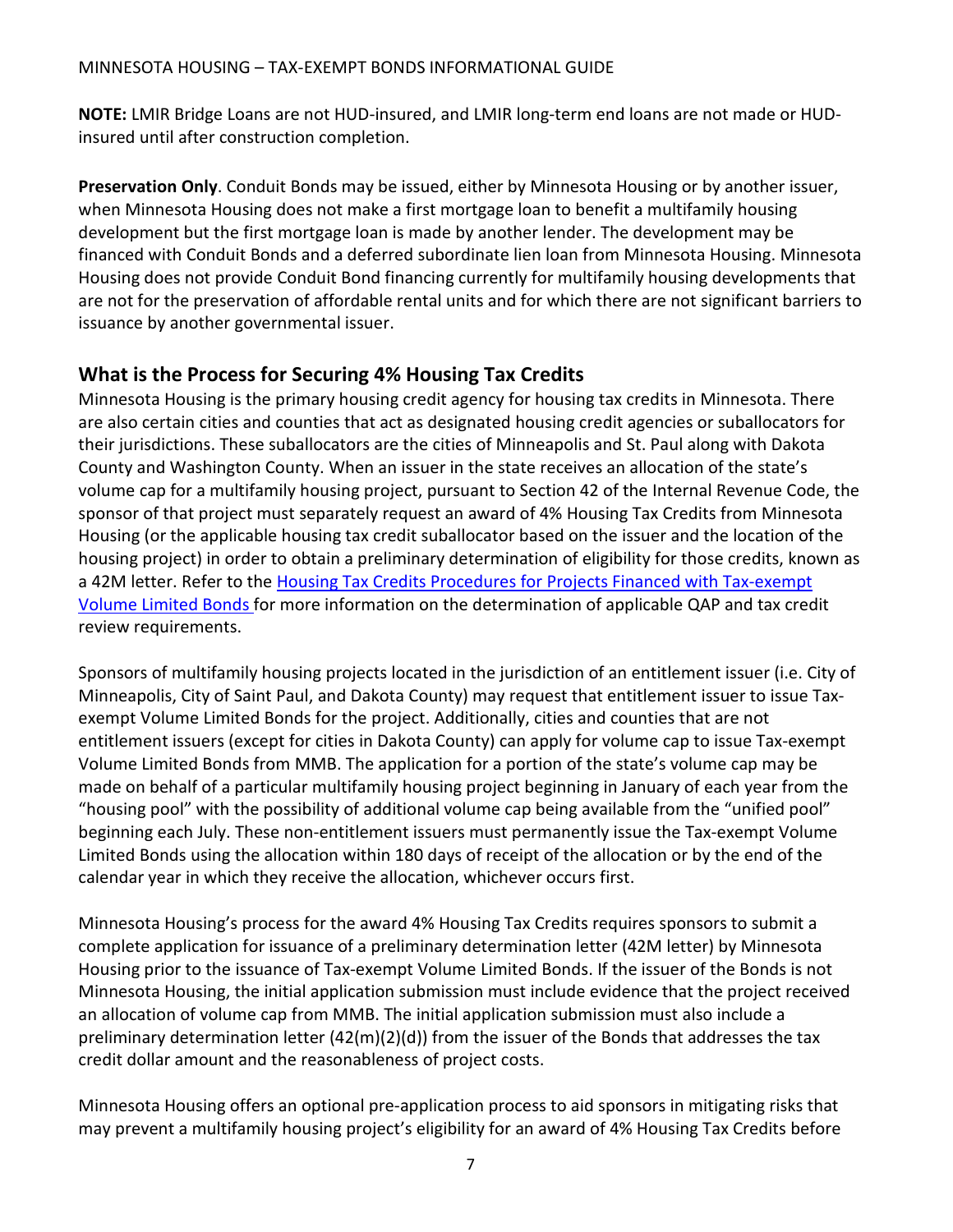an application is submitted to MMB for an allocation of volume cap for the project. The process allows sponsors to obtain from Minnesota Housing a preliminary determination of the project's costs compared to Minnesota Housing's predictive cost model and minimum scoring eligibility for 4% Housing Tax Credits. Refer to the [Frequently Asked Questions: 4% Housing Tax Credit Process](https://www.mnhousing.gov/get/MHFA_1042059) [document f](https://www.mnhousing.gov/get/MHFA_1042059)or additional details. Sponsors are strongly encouraged to submit a pre-application to Minnesota Housing and also learn more about Minnesota Housing's 2022 4% Only Pre-application [Process.](https://www.mnhousing.gov/get/MHFA_1042519).

If the multifamily housing development is eligible for 4% Housing Tax Credits by reason of the Taxexempt Volume Limited Bonds funding at least 50% of the aggregate basis of the building and land, a full and complete application for a preliminary determination of eligibility for 4% Housing Tax credits (42M) must be submitted at least 30 days prior to the issuance of the Tax-exempt Volume Limited Bonds.

**NOTE: Applicants seeking financing from Minnesota Housing through the issuance of Tax-exempt Volume Limited Bonds can apply via the annual Multifamily Consolidated Request for Proposals (RFP). Minnesota Housing's policy is not to consider requests for the issuance of Conduit Bonds unless the multifamily housing project is for the preservation of affordable rental units and there are significant barriers to issuance by another governmental issuer.**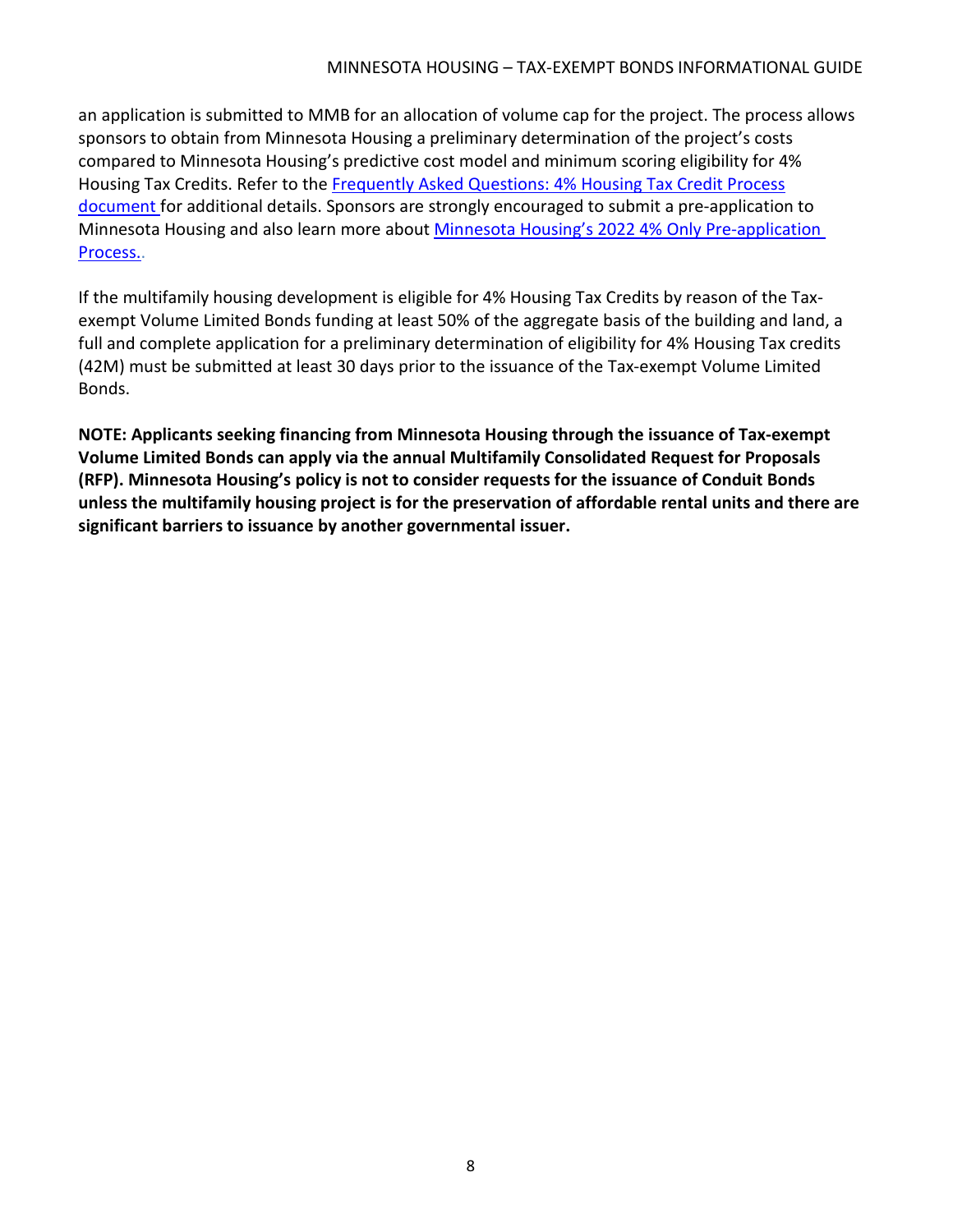# <span id="page-8-0"></span>**Chapter 1 – Selection Underwriting**

# <span id="page-8-1"></span>**1.01 Deal Structure**

**Loan Amount**. For bridge loans financed by short-term Rental Housing Bonds, the bridge loan should be sized to cover both the LMIR long-term mortgage and the portion of tax credit equity that requires bridging, subject to the limitation on the amount of Bonds described in the next paragraph. Bonds are issued in \$5,000 increments; round up to the nearest \$5,000. The borrower should determine the appropriate bridge loan sizing so that the project will meet the 50% test for 4% Housing Tax Credits.

Ultimately the borrower's counsel and the tax credit syndicator's counsel, with the assistance of their accountants, will make the final determination of the amount of Tax-exempt Volume Limited Bonds needed to satisfy the 50% test. The borrower should size the Bonds including a buffer of up to, but not in excess of, 3% to make sure that the multifamily housing project satisfies the 50% test.

**Bridge Loan Term**. The bridge loan will have a minimum loan term of approximately 18 months and will mature one month prior to maturity of the Bonds. The loan may be prepaid at the option of the borrower, but not earlier than one month prior to the first date that the Bonds can be redeemed at the option of Minnesota Housing (not less than 12 months after issuance); this should be discussed with Minnesota Housing if this option is desired. The loan term may be longer based on the construction schedule and schedule of equity installments.

**NOTE:** The bridge loan may have a different minimum term if long-term Bonds are also issued for the same multifamily housing development.

**Interest Rate.** The interest rate on the Bonds will be determined at the time of the sale of the Bonds. The interest rate on the bridge loan will equal the interest rate on the Bonds, plus 1.0%. For example, if the interest rate on the Bonds is 2.25%, the interest rate on the bridge loan will be 3.25%. Once the multifamily housing development has been selected and the loan is near closing, the investment banker underwriting Minnesota Housing's Rental Housing Bonds will provide an estimated interest rate until the Bonds are priced.

**NOTE:** The borrower must pay interest on the total amount of the loan from the time the loan is closed but will receive a credit for interest earned on proceeds of the Bonds until expended for development costs.

# <span id="page-8-2"></span>**1.02 Analysis and Bond Tests**

**Scattered Site Projects.** For a scattered site development, each separate site must meet the income set-aside, the 50% test, the rehabilitation test, the Good Cost/Bad Costs test and Minnesota's Fair Market Rent (FMR) test.

**Ownership Assessment.** Organizational charts for the current and future ownership entities showing the ownership percentage of cash flow and residuals must be sent to Minnesota Housing postselection. Minnesota Housing's finance counsel will determine what, if any, additional costs are ineligible to be Bond financed ("bad costs") because of the relationships between the parties and if there are sufficient eligible costs ("good costs") to support the loan amount. Refer to Appendix B for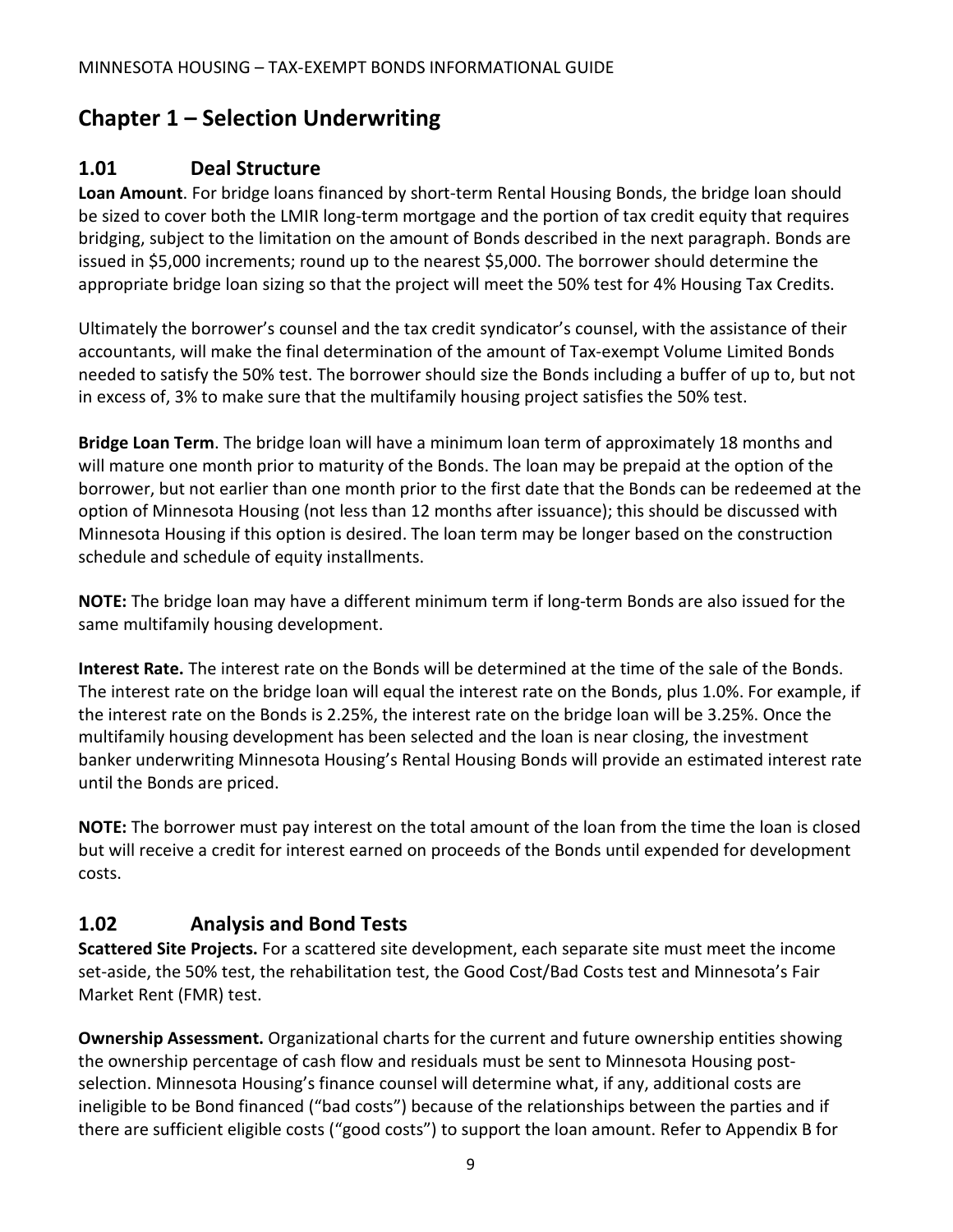sample organizational charts pre- and post-sale.

**NOTE:** If the developer is a related party to the borrower, the developer fee may be ineligible to be financed with Bond proceeds. Special attention should be paid to the Good Cost/Bad Cost analysis due to the potential of developer fees, general contractor fees and overhead, or architect's fees not being eligible to be reimbursed with Bond proceeds.

**50% Test**. The threshold requirement for a development to qualify for 4% Housing Tax Credits is the use of the proceeds of Tax-exempt Volume-limited Bonds to pay for at least 50% of the total aggregate basis of the building and land through the placed-in service date. To initially estimate the Bond amount required, use this equation:

Bonds required for 50% test =  $0.50*(total$  aggregate basis + land acquisition cost)

This is a rough estimate that may be used during initial selection. The borrower should consult with their accountant to help ensure that the project meets the 50% test as required by Section 42 of the Internal Revenue Code.

**Good Costs/Bad Costs**. Certain eligible development costs, also known as good costs, may be allocated to the proceeds of Tax-exempt Bonds, while other ineligible (bad) costs may not. There must be sufficient good costs to support the final loan amount.

Good costs and bad costs are listed on the Bond Tests Analysis spreadsheet under the Bond Costs from Workbook tab. Some bad costs will not automatically categorize and will need to be adjusted manually. For example, developer fees, general contractor overhead and profits (i.e. amounts not payable by the general contractor to a third party), or architect's fees are considered bad costs when there is an identity of interest between the borrower and one of these parties, since payments to related parties (as defined by federal tax law) may not be Tax-exempt Bond financed. Complete the Ownership Assessment described above to help determine good/bad costs.

The Bond Tests Analysis, Bond Costs tab from the Workbook tab calculates the anticipated amount of good costs and the amount of Bonds needed to meet the 50% test  $[0.50 *$  (the total aggregate basis + land acquisition amount)] plus a 3% buffer. If the former is not at least equal to the latter, there are not enough good costs to support the amount of Bonds needed to meet the 50% test.

If a multifamily housing development contains commercial or non-residential space, costs related to those portions of the development are considered bad costs.

If at any time during post-selection there are updates to good/bad costs, please send that information to the Minnesota Housing underwriter. Minnesota Housing's finance counsel and Bond counsel make the final determination of whether there are sufficient good costs to support the amount of Bonds; however, Minnesota Housing finance counsel and Bond counsel make no determination as to satisfaction of the 50% test for purposes of 4% Housing Tax Credits. The borrower's accountant must determine this.

**Rehab/Acquisition Ratio**. Rehabilitation expenditures must be equal to or exceed 15% of the portion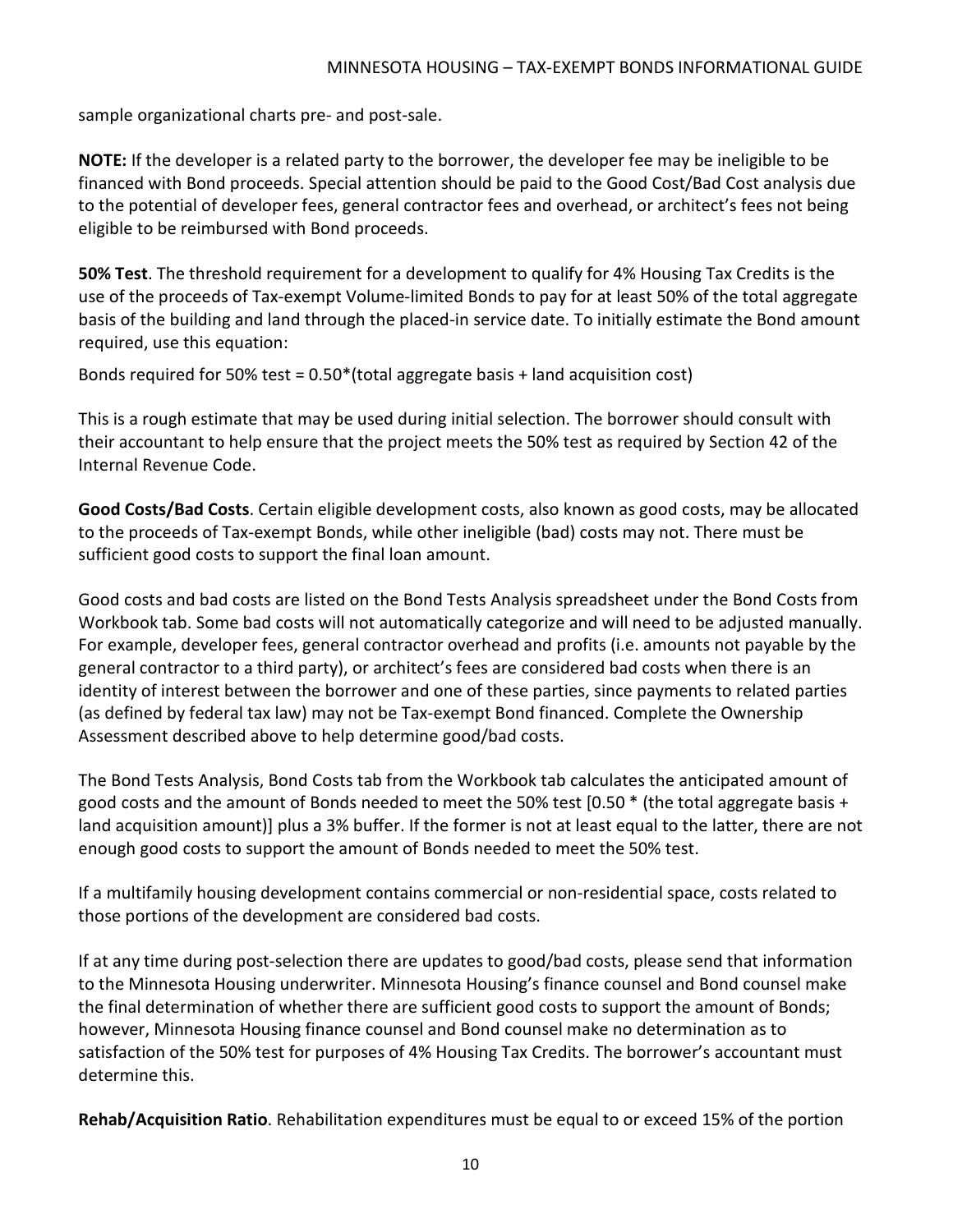#### MINNESOTA HOUSING – TAX-EXEMPT BONDS INFORMATIONAL GUIDE

of the costs of acquiring the building financed by Bonds.

Rehab costs (Building acquisition – land cost) financed by Bonds

This calculation is included in the Bond Tests Analysis, Bond Costs tab.

**Income Restrictions.** For the multifamily housing project to qualify for 4% Housing Tax Credits or Tax-Exempt Volume Limited Bond financing, units must be income-restricted to meet the requirements of IRC Section 42 and Section 142(d), with a minimum set-aside of either 40% of units at 60% of area median income or 20% of units at 50% of area median income.

#### **State Requirements Applicable to Tax-exempt Volume Limited Bonds.**

- FMR Rents 20% of units: At least 20% of units must have rents at or below [Fair Market Rent](http://www.huduser.gov/portal/datasets/fmr.html) [\(FMR\) o](http://www.huduser.gov/portal/datasets/fmr.html)r Exception FMR for existing housing. Units that have project-based federal rental assistance (e.g., Section 8) are deemed to meet this condition.
- Extend Affordability/Rental Assistance: The borrower must agree to extend any existing affordability restrictions and any rental assistance agreements for the maximum term permitted.
- Developments with existing project-based rental assistance must have project reserves at the time of Bond issuance and maintained in future years at the lesser of (1) the greater of 40% of the outstanding first mortgage or \$5,000 per unit, or (2) the amount of reserves at the time of Bond issuance, provided sufficient funds are be available at Bond issuance to complete immediate repairs.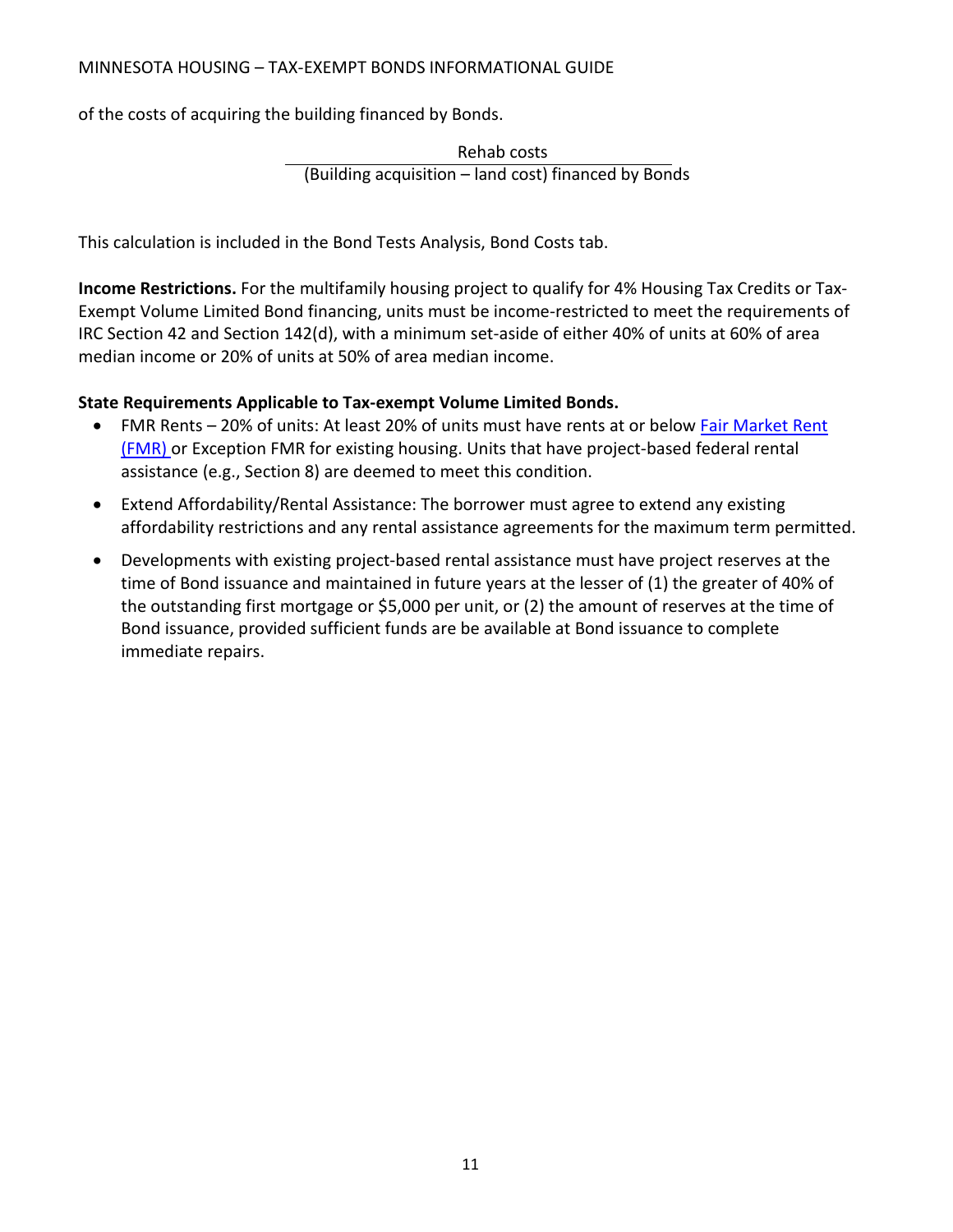# <span id="page-11-0"></span>**Chapter 2 – Post-Selection Process**

# <span id="page-11-1"></span>**2.01 Reimbursement Declaration**

After selection, Minnesota Housing will execute the declaration of intent to reimburse costs of the project from the proceeds of Tax-exempt Bonds. That declaration of intent allows eligible costs incurred and paid up to 60 days prior to execution of the declaration to be reimbursed with proceeds of Tax-exempt Bonds. Certain preliminary expenditures are reimbursable even if incurred and paid earlier (e.g. architect, engineering, surveying, soil testing), but not land acquisition or site preparation. The reimbursement declaration does not expire.

**NOTE:** If land or existing structures are or have been acquired by the borrower or a related party to the borrower before 60 days prior to the execution of the reimbursement declaration, those costs are ineligible to be financed with Bond proceeds. Special attention should be paid to the Good Cost/Bad Cost analysis due to the potential of acquisition costs not being eligible to be reimbursed with Bond proceeds.

# <span id="page-11-2"></span>**2.02 Tax Equity and Fiscal Responsibility (TEFRA) Hearing**

Minnesota Housing will notice and hold a TEFRA public hearing for all multifamily housing projects to be financed with the proceeds of Tax-exempt Bonds. The principal amount of Bonds stated in the notice of the TEFRA hearing may include a buffer over the anticipated amount of the Bonds. Following the TEFRA public hearing, Minnesota Housing will request the Governor to approve the issuance of Tax-exempt Bonds for each project. The Bonds must be issued within one year of the Governor's approval or another approval must be requested and obtained.

## <span id="page-11-3"></span>**2.03 Bond Fees**

The borrower and the Minnesota Housing underwriter must make sure that appropriate Bond fees are included in the Workbook. The fees are preliminary estimates and are subject to change until the Bonds are issued.

#### **Bond fees in conjunction with Minnesota Housing short-term Rental Housing Bonds:**

- Issuance Fee (covers, among other things, fees of Bond counsel, fees of investment banker, rating agencies, bond trustee):
	- o \$100,000 plus
	- o 0.75% of principal amount of Bonds
- LMIR Bridge/Construction Loan Origination Fee:
	- o 0.50% of bridge loan amount

An origination fee for both the LMIR long-term and bridge loans and a Minnesota Housing inspection fee must also be included in the Workbook.

#### **Conduit Bond Fees:**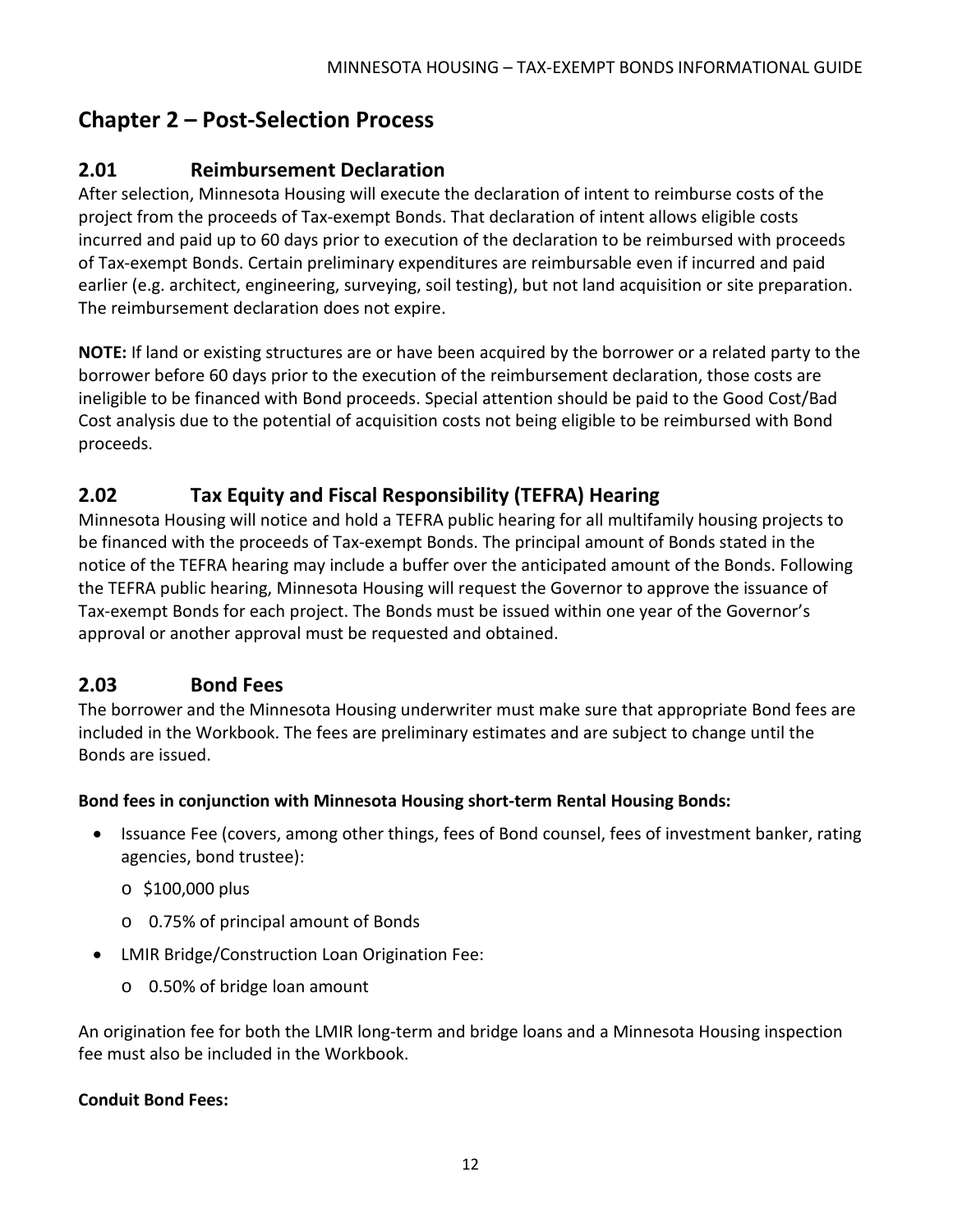#### MINNESOTA HOUSING – TAX-EXEMPT BONDS INFORMATIONAL GUIDE

Fees and costs will vary depending on the structure of the Bonds being issued, but may include:

- Origination Fee
- Financial Advisor
- Bond Counsel
- Semiannual fee during term of Bonds

# <span id="page-12-0"></span>**2.04 Underwriting**

From selection to closing, the borrower must submit an updated Workbook to the Minnesota Housing underwriter whenever there are changes. **The borrower and Minnesota Housing underwriter must monitor changes to make sure they do not affect the Bond Tests/Analysis completed previously, especially in relation to good costs.** Additionally, if the amount of Bonds changes, fees must be adjusted accordingly.

Prior to an internal, decision making approval, the borrower must provide a letter from their accountant verifying that the amount of the Tax-exempt Volume Limited Bonds is sufficient to meet the 50% test. A sample letter is available in Minnesota Housing's [Multifamily Customer Portal d](https://www.mnhousing.gov/sites/multifamily/portal)ue diligence checklist.

**NOTE:** Minnesota Housing will not issue Tax-exempt Volume Limited Bonds in a principal amount greater than 53% of aggregate basis of building and land.

The date Tax-exempt Volume Limited Bonds are issued affects the following:

- **Applicable Percentage**: The applicable percentage for 4% Housing Tax Credits is based either on the date the project is placed in service or, at the election of the owner, the month in which the Tax-exempt Volume Limited Bonds are issued. In order to lock in the applicable percentage for the month the Tax-exempt Volume Limited Bonds are issued, the borrower must sign and submit an Election of Applicable Percentage Agreement. This election must be made no later than the fifth day of the month following the month the Tax-exempt Volume Limited Bonds are issued. **However, the minimum applicable percentage is 4%.**
- **QAP Scoring**: The project must meet the minimum score for the QAP in the year in which Taxexempt Volume Limited Bonds are issued in an amount sufficient to meet the 50% test for 4% Housing Tax Credits. Refer to the Housing Tax Credit Self-Scoring Worksheet for additional information.
- **Declaration of Land Use Restrictive Agreement (LURA)**: The project must adhere to the tax credit LURA for the year in which the Tax-exempt Volume Limited Bonds were issued in an amount sufficient to meet the 50% test for 4% Housing Tax Credits. Refer to the QAP and Housing Tax Credit Program Procedural Manual of the applicable year for which the housing tax credits are allocated for additional information.

# <span id="page-12-1"></span>**2.05 Bond Team Communications and Process**

**Bonds with a Minnesota Housing first mortgage**. Beginning after selection, Minnesota Housing's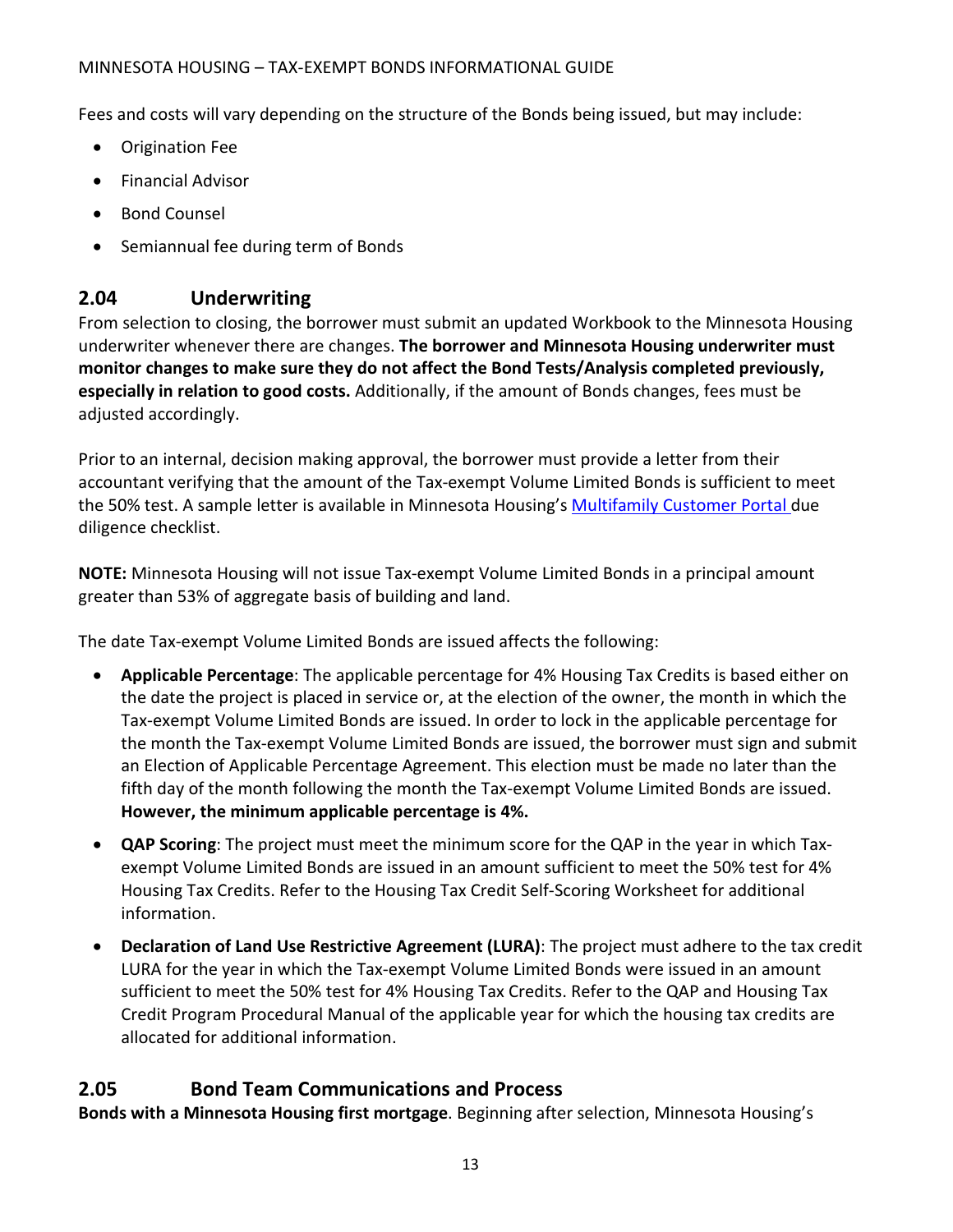underwriter works with the Minnesota Housing's in-house finance counsel on a number of tasks. At least eight weeks prior to closing, the Minnesota Housing underwriter will send the current Workbook and proposed timeline for closing to the investment banker for Minnesota Housing's Bonds.

The investment banker will communicate timing for issuance of the Bonds with Minnesota Housing's bond team, beginning at least one month prior to mailing of the Preliminary Official Statement (POS) for the Bonds. The investment banker will submit cash flows to credit rating agencies three to four weeks prior to mailing the POS*.*

Minnesota Housing's underwriter must communicate to the investment banker and finance counsel any changes made to the project timeline, including changes to the costs of the multifamily housing development that may affect the principal amount of Bonds requested. The borrower must keep Minnesota Housing's underwriter informed of any changes, as changes may cause a delay in loan closing.

**Conduit Bond Issue**. The Conduit Bond financing structure is determined by the investment banker selected by the borrower, in consultation with Minnesota Housing, instead of by Minnesota Housing's investment banker. The borrower's investment banker leads communications regarding the proposed bond issuance, manages the distribution list, and sends out the closing timeline. Minnesota Housing's Bond counsel and financial advisor participate with the borrower's investment banker on communications.

Prior to placing a resolution approving the issuance of Conduit Bonds on Minnesota Housing's board meeting agenda, the following must be completed:

- Deposit to be applied to Minnesota Housing's costs (contact Minnesota Housing's underwriter for amount and where to submit)
- Signed Agreement and Indemnification from sponsor (not the single asset entity that will own the project)
- Review of 50% test
- Review good costs/bad costs
- Review buyer and seller ownership structures
- Mortgage Credit Committee approval of the project

Prior to Minnesota Housing's board meeting at which the resolution will be considered, the following must be completed:

- TEFRA hearing held
- Drafts of all financing agreements to be executed by Minnesota Housing and Bond offering documents substantially reflecting the financing structure, and acceptable to Minnesota Housing, must be provided to Minnesota Housing.
- Both the board resolution (prepared by Minnesota Housing's Bond counsel) and the Preliminary Official Statement (POS) (prepared by the investment banker's counsel) need to be sent to the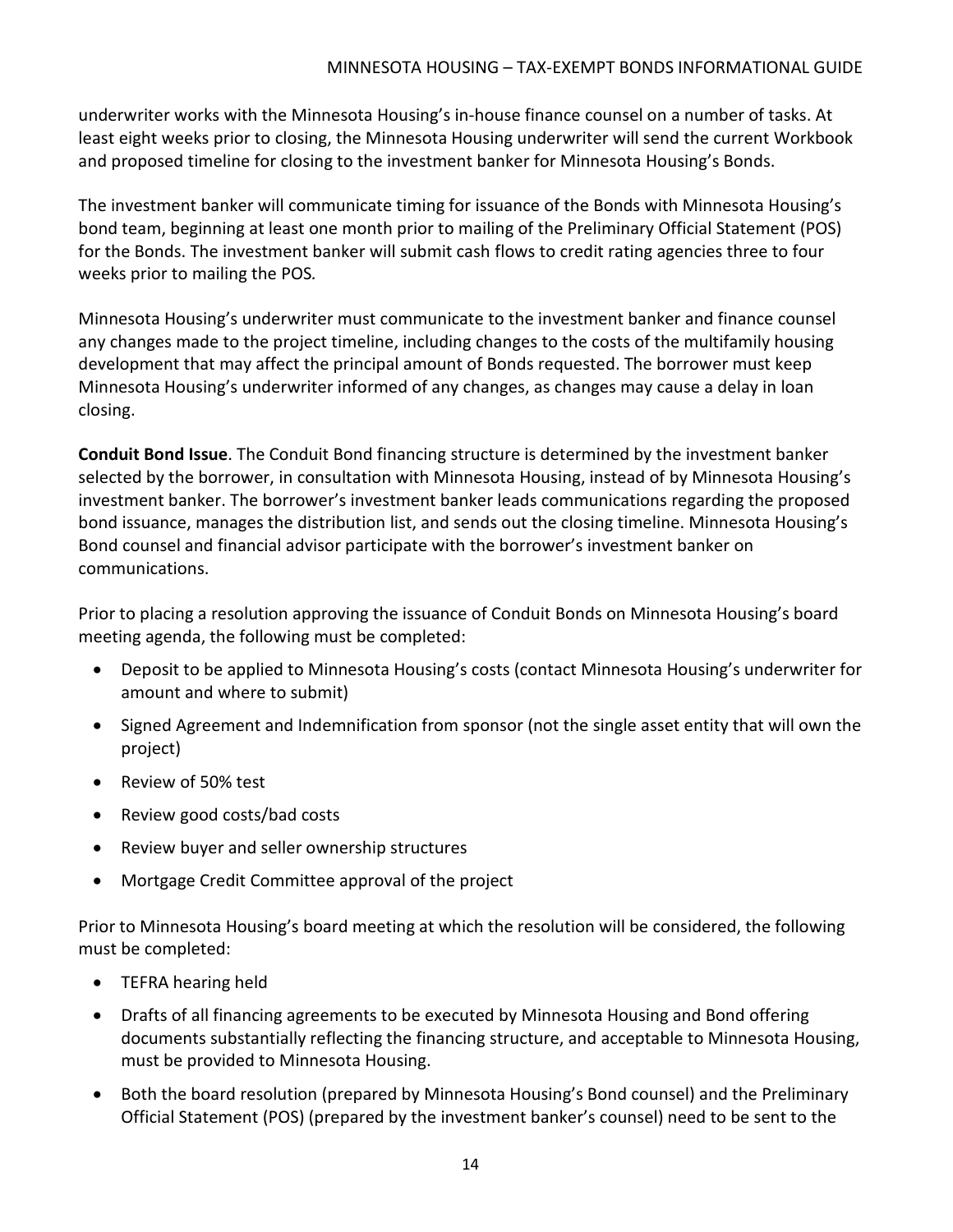board secretary, in accordance with the schedule for mailing of board materials. The resolution must be in final form; the POS should be close to a final version.

|                              | <b>LMIR Bridge Loan</b>      | <b>Conduit Bonds</b>          |
|------------------------------|------------------------------|-------------------------------|
| <b>Borrower's Primary</b>    | Minnesota Housing            | Minnesota Housing underwriter |
| <b>Point of Contact</b>      | underwriter                  |                               |
| <b>Markets and Sells</b>     | Minnesota Housing's          | Borrower's/first mortgage     |
| <b>Bonds</b>                 | investment banker            | lender's investment banker,   |
|                              |                              | chosen in consultation with   |
|                              |                              | Minnesota Housing             |
| <b>Reviews Good/Bad</b>      | Borrower, Minnesota Housing  | Borrower, Minnesota Housing   |
| Costs                        | Underwriter, Minnesota       | Underwriter, Minnesota        |
|                              | Housing's in-house finance   | Housing's in-house finance    |
|                              | counsel and outside Bond     | counsel and outside Bond      |
|                              | counsel                      | counsel                       |
| <b>Determines Final</b>      | Borrower's accountant        | Borrower's accountant         |
| <b>Amount of Bonds for</b>   |                              |                               |
| <b>50% Test</b>              |                              |                               |
| <b>Drafts Preliminary</b>    | Minnesota Housing's in-house | Borrower's/first mortgage     |
| <b>Official Statement</b>    | finance counsel              | lender's investment banker's  |
|                              |                              | counsel                       |
| <b>Drafts Resolution for</b> | Minnesota Housing's outside  | Minnesota Housing's outside   |
| <b>Board Meeting</b>         | <b>Bond counsel</b>          | <b>Bond counsel</b>           |
| <b>Presents Board Report</b> | Minnesota Housing            | N/A                           |
| for Bridge Loan              | underwriter                  |                               |

# **Bond Team for Each Type of Transaction**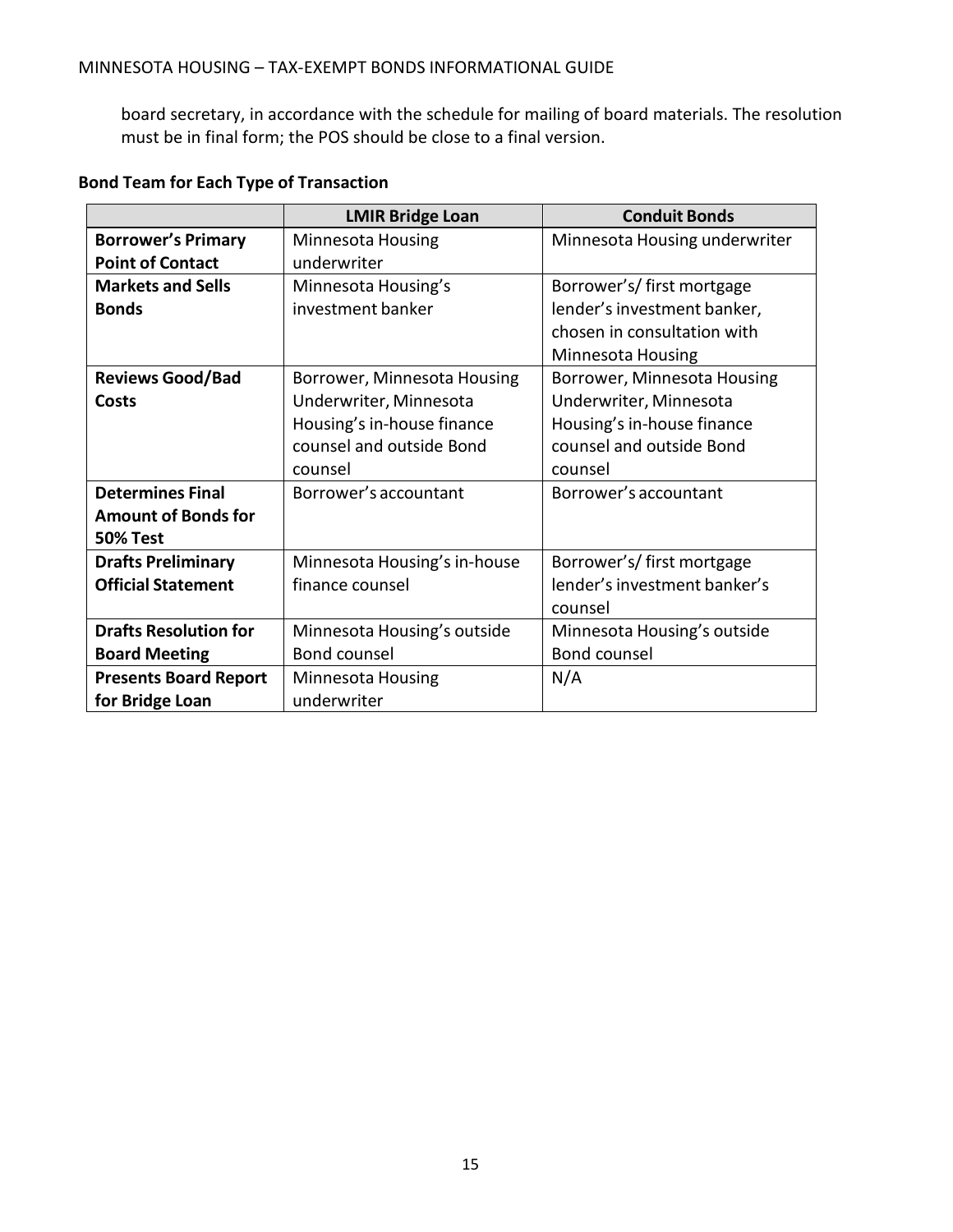# <span id="page-15-0"></span>**Chapter 3 – Approvals**

# <span id="page-15-1"></span>**3.01 Mortgage Credit Committee**

Once Minnesota Housing receives applicable due diligence items from the borrower and final construction bids are in, Minnesota Housing's underwriter will complete a Mortgage Credit Committee report and present it to the Mortgage Credit Committee for approval. The interest rate for the bridge loan will be determined after the Bonds are priced.

# <span id="page-15-2"></span>**3.02 Minnesota Housing Board**

Board approval is required for the LMIR long-term loan as well as the bridge loan and the Bonds issued to finance the bridge loan and long-term loan, if applicable. The amount of each loan set forth in the board report and accompanying resolution may be expressed as a "not to exceed" amount. The amount of the Bonds to be authorized as set forth in the board report and accompanying resolution will be expressed as a maximum principal amount.

The POS must set forth the anticipated principal amount of the Bonds and the loan amount.

# <span id="page-15-3"></span>**3.03 42M Application and Preliminary Determination Letter**

Information and application requirements are found in A Chapter 7 of the Housing Tax Credit QAP \ of the applicable year for which the 4% Housing Tax Credits are allocated.

The application for a 4% Housing Tax Credit Preliminary Determination and all required submissions must be submitted to and approved by Minnesota Housing **prior to issuance of Tax-exempt Volume Limited Bonds.**

#### **Application Materials**

Use of the RFP/HTC application documentation that was submitted with your dual application is permitted; however, some of the documentation will need to be updated after the project has been underwritten and prior to the issuance of Bonds and closing. If you would like to use documentation from the RFP/HTC application, re-upload that document in the online customer Portal under the 42M Application checklist.

Refer to Chapter 6, 7, and 8 of the Housing Tax Credit QAP for a full list of required application documentation.

#### **Preliminary Determination Letter**

Based upon the submission of documents, Minnesota Housing will prepare a letter with its preliminary determinations pursuant to IRC Section 42(m)(1)(D) and, if issuing the Tax-exempt Volume Limited Bonds, Section 42(m)(2)(D) of the IRC. The letter will address whether the project satisfies the requirements for allocation of a housing tax credit dollar amount under the QAP, the housing tax credit dollar amount and project costs.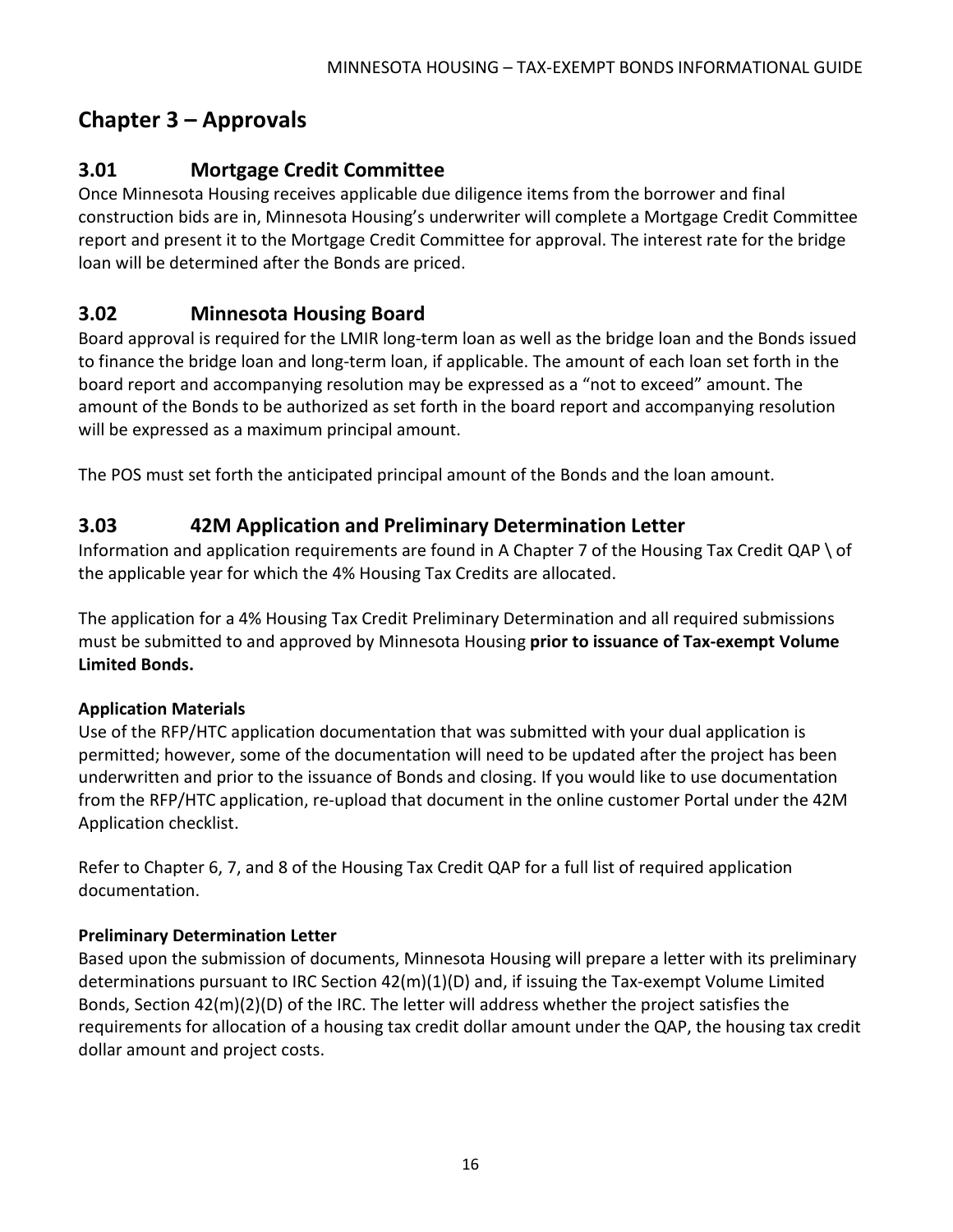# <span id="page-16-0"></span>**Chapter 4 – Closing of Minnesota Housing Bridge Loans**

#### **Important: Confidentiality and Requests for Information**

Minnesota Housing does not include the borrower in the Bond documentation process except in the case of Conduit Bond transactions. If the borrower or their counsel requests information, Minnesota Housing's underwriter refers the borrower to Minnesota Housing's finance counsel. Minnesota Housing's finance counsel is the only party that can release information to the borrower, outside investors, or other parties.

### <span id="page-16-1"></span>**4.01 Loan Commitment**

Minnesota Housing's underwriter transfers the file to closing as soon as possible after Mortgage Credit Committee approval. Loan documents can be emailed to the borrower after Mortgage Credit Committee approval. All due diligence items (including the first draw) must be approved, and all loan document comments must be final, prior to executing the loan commitment. The POS for the Bonds will not be mailed, and the Bonds cannot be priced, until the loan commitment has been executed. At the time of signing the loan commitment, the borrower must also pay, by check, the bridge loan origination fee.

Additionally, the following must occur prior to executing the loan commitment:

- HUD risk-share firm approval received
- Section 8 or rental assistance contract executed, if applicable
- Minnesota Housing board approval for the LMIR loan, bridge loan, Bond resolution and POS
- All funding committed
- No other outstanding items

The Minnesota Housing underwriter will notify the Bond team once the commitment has been executed.

## <span id="page-16-2"></span>**4.02 Preliminary Official Statement (POS)**

Within a few days of executing the loan commitment, the POS describing the Bonds being offered for sale by Minnesota Housing will be posted.

## <span id="page-16-3"></span>**4.03 Pricing and Closing on the Bonds**

Approximately one week after the POS is posted, the Bonds will be priced and the investment banker purchasing the Bonds will execute a contract of purchase with Minnesota Housing. The investment banker schedules the Bond pricing and closing. Bonds are not typically priced on a Monday, Friday, or a day before or after a holiday.

Approximately one to two weeks after the Bonds are priced, the bond closing occurs. Closings do not typically occur on a Monday, Friday, or a day before or after a holiday.

Minnesota Housing's closer schedules a pre-closing meeting with the borrower on the business day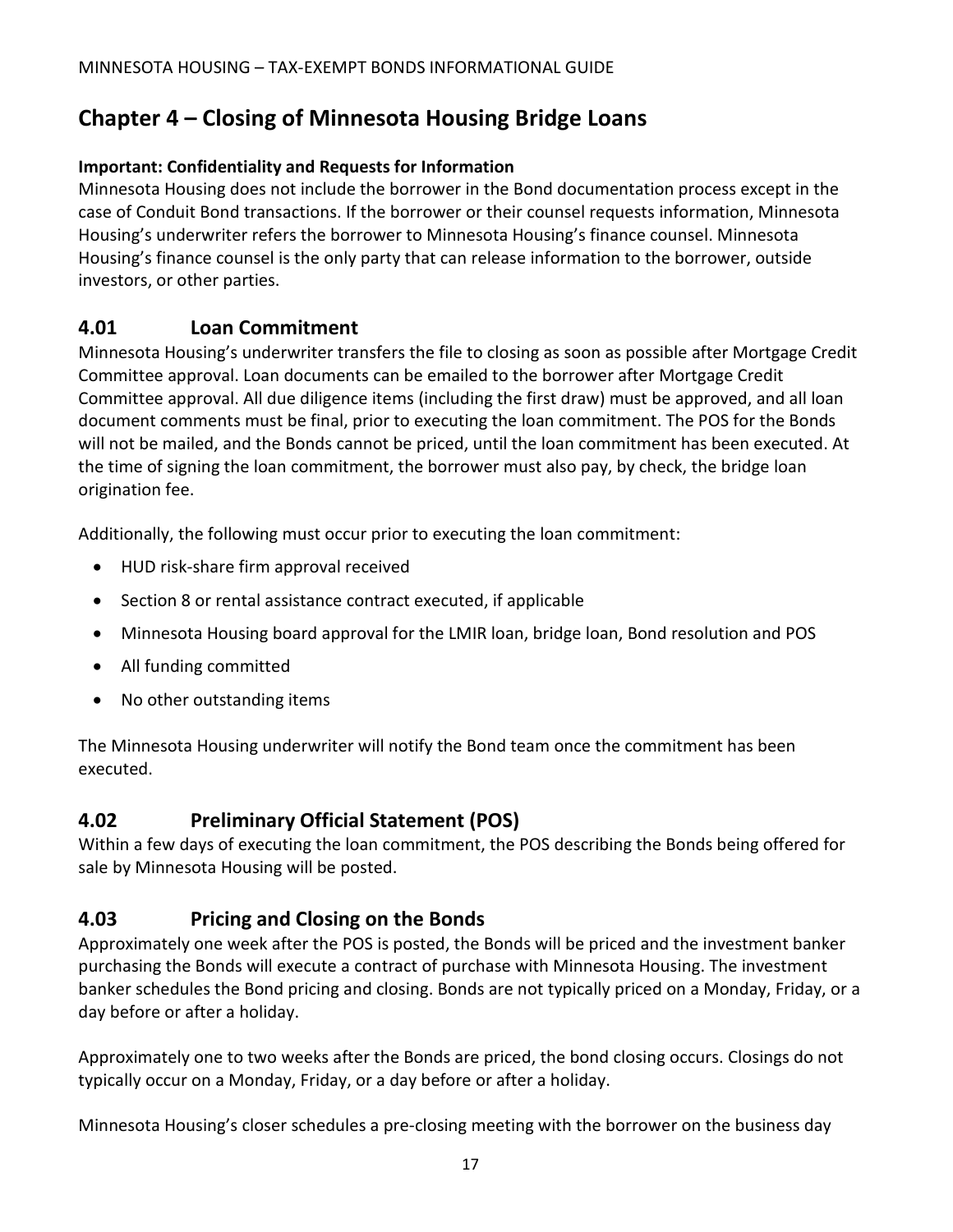immediately prior to the Bond closing. All remaining documents are executed during or prior to the pre-closing. Syndication proceeds must be received by the title company prior to the pre-closing.

## <span id="page-17-0"></span>**4.04 Post-closing**

**Bond Compliance Agreement.** The provisions of the Bond Compliance Agreement relating to income and rent requirements begin on the date 10% of units are first occupied and continue through the later of:

- The date the Bonds are paid in full, or
- 15 years from the date 50% of units are first occupied, or
- Termination of the Section 8 contract, if applicable

Minnesota Housing's asset manager monitors the property for compliance under the Bond Compliance Agreement. The Bond Compliance Agreement must be an attachment to the Management Agreement, and the Management Agreement must contain a provision requiring the manager of the project to comply with the provisions of the Bond Compliance Agreement. Additional monitoring requirements include:

• Exhibit B of the Bond Compliance Agreement

Exhibit B is an attachment to the Bond Compliance Agreement. The document is required to be completed when 50% of the units in the project are occupied. Exhibit B is used to document the Bond Compliance Agreement's:

- o Commencement date
- o End dates of occupancy restriction and rental restrictions
- Annual Certifications

During the compliance period, the following forms may need to be submitted annually to Minnesota Housing (refer to Bond Compliance Agreement)

- o IRS Form 8703
- o Certification of Compliance form 474A.047
- Financial Reporting and Annual Inspections

In addition to the annual certification, the following financial reporting and oversight may be required by Minnesota Housing:

- o Submit monthly operating reports
- o Annual budget approvals
- o Annual inspections by Minnesota Housing asset manager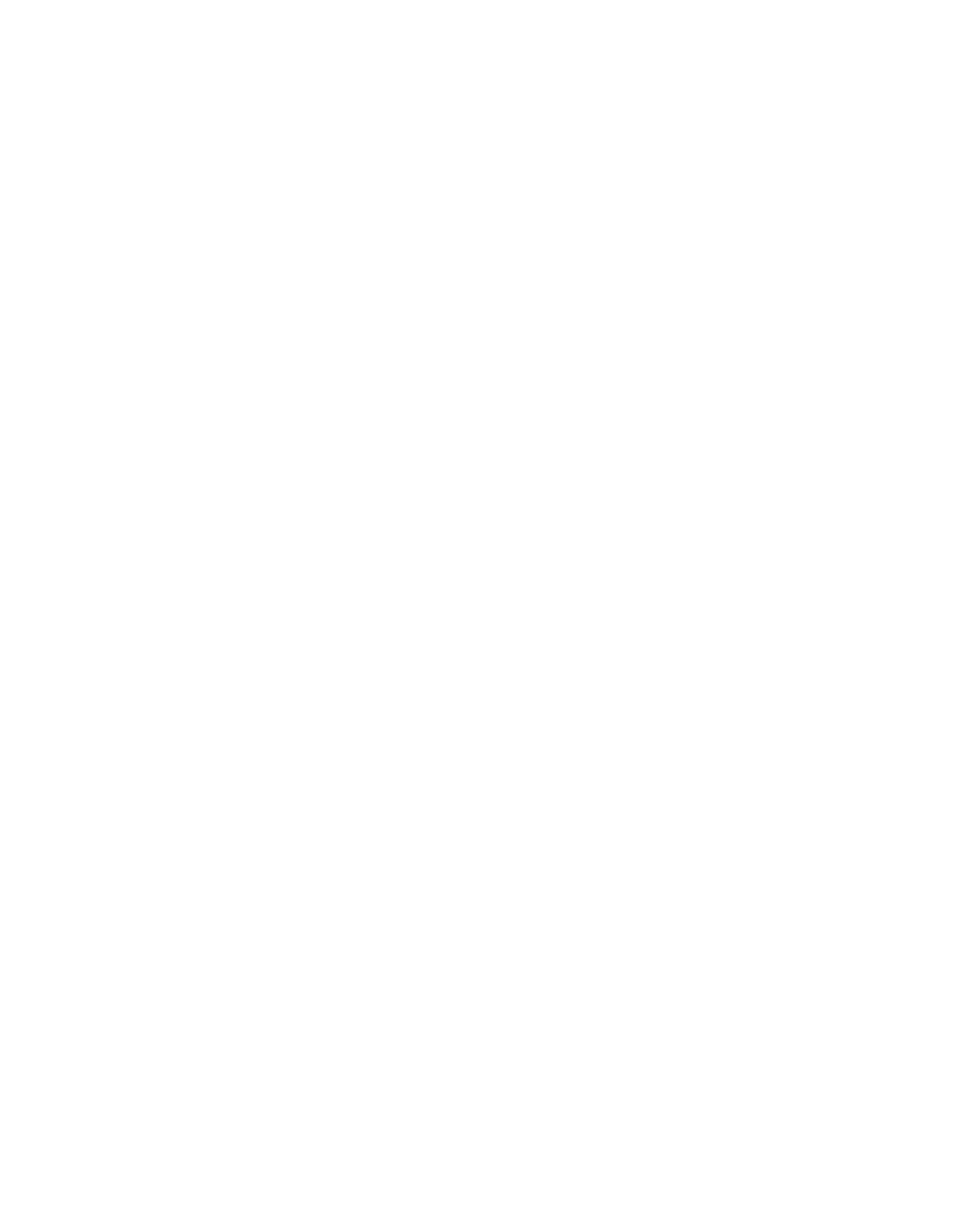# <span id="page-19-0"></span>**Chapter 5 – Fair Housing Policy**

It is the policy of Minnesota Housing to affirmatively further fair housing in all its programs so that individuals of similar income levels have equal access to Minnesota Housing programs, regardless of race, color, creed, religion, national origin, sex, marital status, status with regard to public assistance, disability, familial status, gender identity or sexual orientation.

Minnesota Housing's fair housing policy incorporates the requirements of the Fair Housing Act, Title VIII of the Civil Rights Act of 1968, as amended by the Fair Housing Amendment Act of 1988, as well as the Minnesota Human Rights Act. Housing providers are expected to comply with the applicable statutes, regulations, and related policy guidance. Housing providers should make sure that admissions, occupancy, marketing and operating procedures comply with non-discrimination requirements.

In part, the Fair Housing Act and the Minnesota Human Rights Act make it unlawful, because of protected class status, to:

- Discriminate in the selection/acceptance of applicants in the rental of housing units;
- Discriminate in terms, conditions or privileges of the rental of a dwelling unit or services or facilities;
- Engage in any conduct relating to the provision of housing that otherwise makes unavailable or denies the rental of a dwelling unit;
- Make, print or publish (or cause to make, print or publish) notices, statements or advertisements that indicate preferences or limitations based on protected class status;
- Represent a dwelling is not available when it is in fact available;
- Deny access to, or membership or participation in, associations or other services, organizations or facilities relating to the business of renting a dwelling or discriminate in the terms or conditions of membership or participation; or
- Engage in harassment or quid pro quo negotiations related to the rental of a dwelling unit.

Minnesota Housing has a commitment to affirmatively further fair housing for individuals with disabilities by promoting the accessibility requirements set out in the Fair Housing Act, which establish design and construction mandates for covered multifamily dwellings and requires housing providers to make reasonable accommodations and to allow persons with disabilities to make reasonable modifications.

Applicants will be required to submit an Affirmative Fair Housing Marketing Plan at the time of application, to update the plan regularly and to use affirmative fair housing marketing practices in soliciting renters, determining eligibility and concluding all transactions.

As a condition of funding through Minnesota Housing, housing providers are not permitted to refuse to lease a unit to, or discriminate against, a prospective resident solely because the prospective resident has a housing choice voucher or other form of tenant-based rental assistance.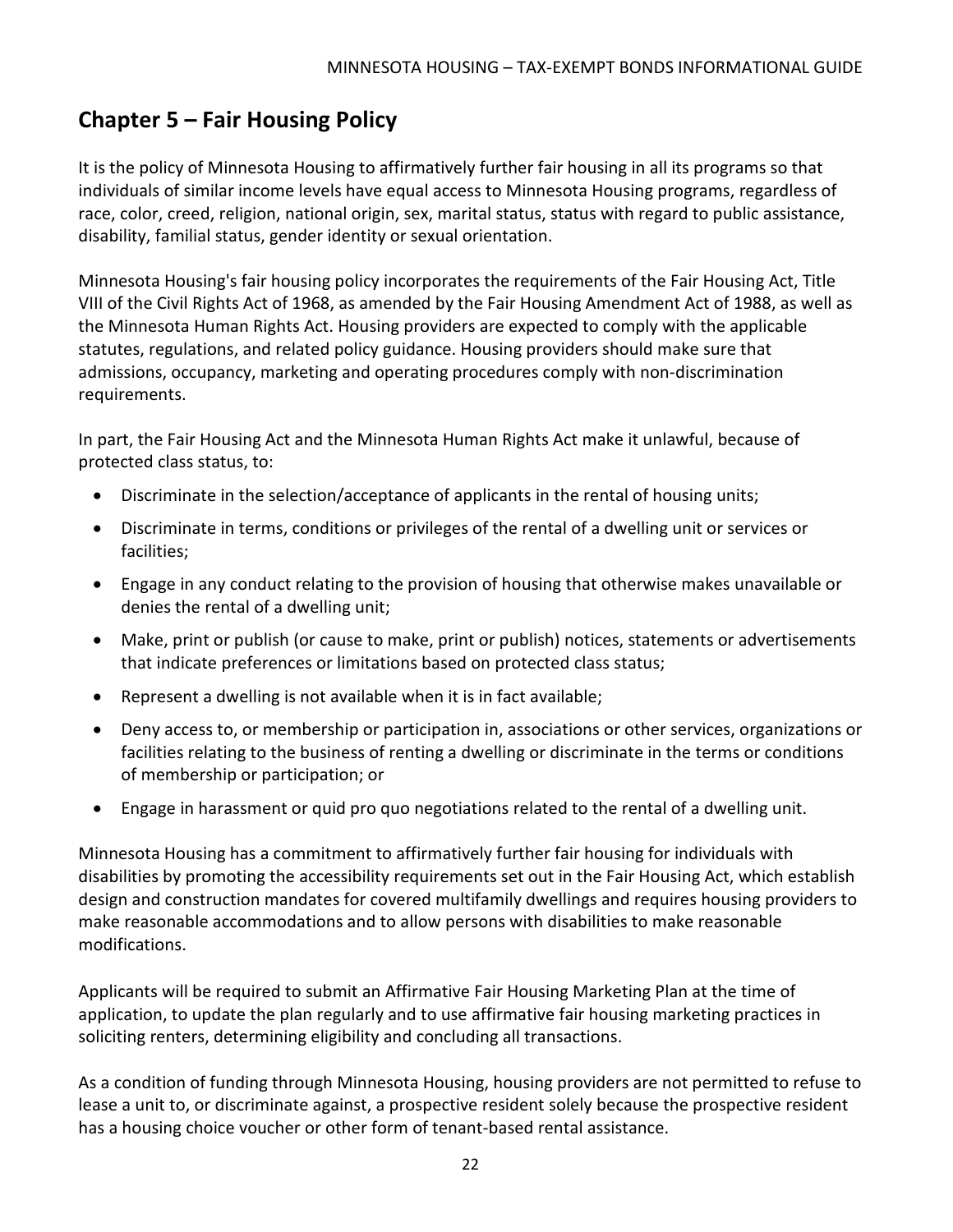# <span id="page-20-0"></span>**Chapter 6 – Fraud, Misuse of Funds, Conflict of Interest, Suspension, and Disclosure and Reporting**

# <span id="page-20-1"></span>**6.01 Fraud**

Fraud is any intentionally deceptive action made for personal gain or to damage another.

Any person or entity (including its employees and affiliates) that enters into an agreement with Minnesota Housing and witnesses, discovers evidence of, receives a report from another source, or has other reasonable basis to suspect that fraud or embezzlement has occurred must immediately make a report through one of the ways described in section 6.05.

## <span id="page-20-2"></span>**6.02 Misuse of Funds**

A loan or grant agreement is a legal contract between Minnesota Housing and the borrower or grantee. The borrower or grantee promises to use the funds to engage in certain activities or procure certain goods or services while Minnesota Housing agrees to provide funds to the borrower or grantee to pay for those activities, goods or services. Regardless of the Minnesota Housing program or funding source, the borrower or grantee must use Minnesota Housing funds as agreed, and the borrower or grantee must maintain appropriate documentation to prove that funds were used for the intended purpose(s).

A misuse of funds shall be deemed to have occurred when: (1) Minnesota Housing funds are not used as agreed by a borrower or grantee; or (2) A borrower or grantee cannot provide adequate documentation to establish that Minnesota Housing funds were used in accordance with the terms and conditions of the loan or grant agreement.

Any borrower or grantee (including its employees and affiliates) of Minnesota Housing funds that discovers evidence, receives a report from another source, or has other reasonable basis to suspect that a misuse of funds has occurred must immediately make a report through one of the ways described in section 6.05.

## <span id="page-20-3"></span>**6.03 Conflict of Interest**

A conflict of interest, actual, potential, or perceived, occurs when a person has an actual or apparent duty or loyalty to more than one organization and the competing duties or loyalties may result in actions which are adverse to one or both parties. A potential or perceived conflict of interest exists even if no unethical, improper or illegal act results from it.

An individual conflict of interest is any situation in which one's judgment, actions or non-action could be interpreted to be influenced by something that would benefit them directly or through indirect gain to a friend, relative, acquaintance or business or organization with which they are involved.

Organizational conflicts of interest occur when:

• A contracting party is unable or potentially unable to render impartial assistance or advice to Minnesota Housing due to competing duties or loyalties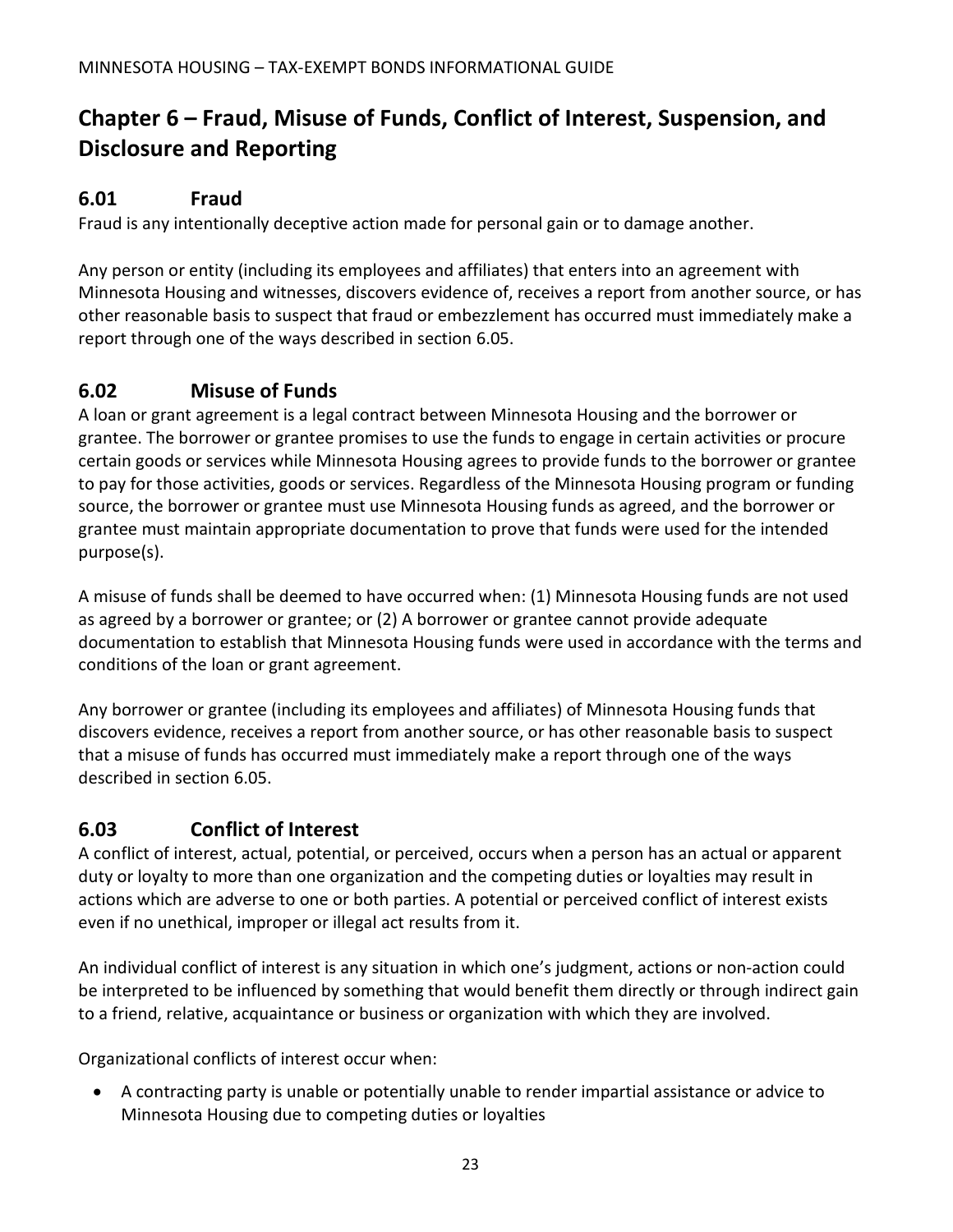- A contracting party's objectivity in carrying out the award is or might be otherwise impaired due to competing duties or loyalties
- A contracting party has an unfair competitive advantage through being furnished unauthorized proprietary information or source selection information that is not available to all competitors

Once made aware of a conflict of interest, Minnesota Housing will make a determination before disbursing any further funds or processing an award. Determinations could include:

- Revising the contracting party's responsibilities to mitigate the conflict
- Allowing the contracting party to create firewalls that mitigate the conflict
- Asking the contracting party to submit an organizational conflict of interest mitigation plan
- Terminating the contracting party's participation

Any person or entity (including its employees and affiliates) that enters into an agreement with Minnesota Housing must avoid and immediately disclose to Minnesota Housing any and all actual, perceived or potential conflicts of interest through one of the ways described in section 6.05.

A contracting party should review its contract agreement and request for proposals (RFP) material, if applicable, for further requirements.

### <span id="page-21-0"></span>**6.04 Suspension**

By entering into any agreement with Minnesota Housing, a contracting party represents that the contracting party (including its employees or affiliates that will have direct control over the subject of the agreement) has not been suspended from doing business with Minnesota Housing. Refer to Minnesota Housing's website for a list of [suspended individuals and organizations.](https://www.mnhousing.gov/sites/np/suspensions)

## <span id="page-21-1"></span>**6.05 Disclosure and Reporting**

Minnesota Housing promotes a "speak-up, see something, say something" culture whereby internal staff, external business partners (e.g., grantees, borrowers) and the general public are encouraged to report instances of fraud, misuse of funds, conflicts of interest, or other concerns without fear of retaliation. You may report wrongdoing or other concerns by contacting:

- Minnesota Housing's chief risk officer
- Any member of Minnesota Housing's [Servant Leadership Team](https://www.mnhousing.gov/sites/np/leadership)
- [EthicsPoint,](https://secure.ethicspoint.com/domain/media/en/gui/30639/index.html) the Minnesota Housing hotline reporting service vendor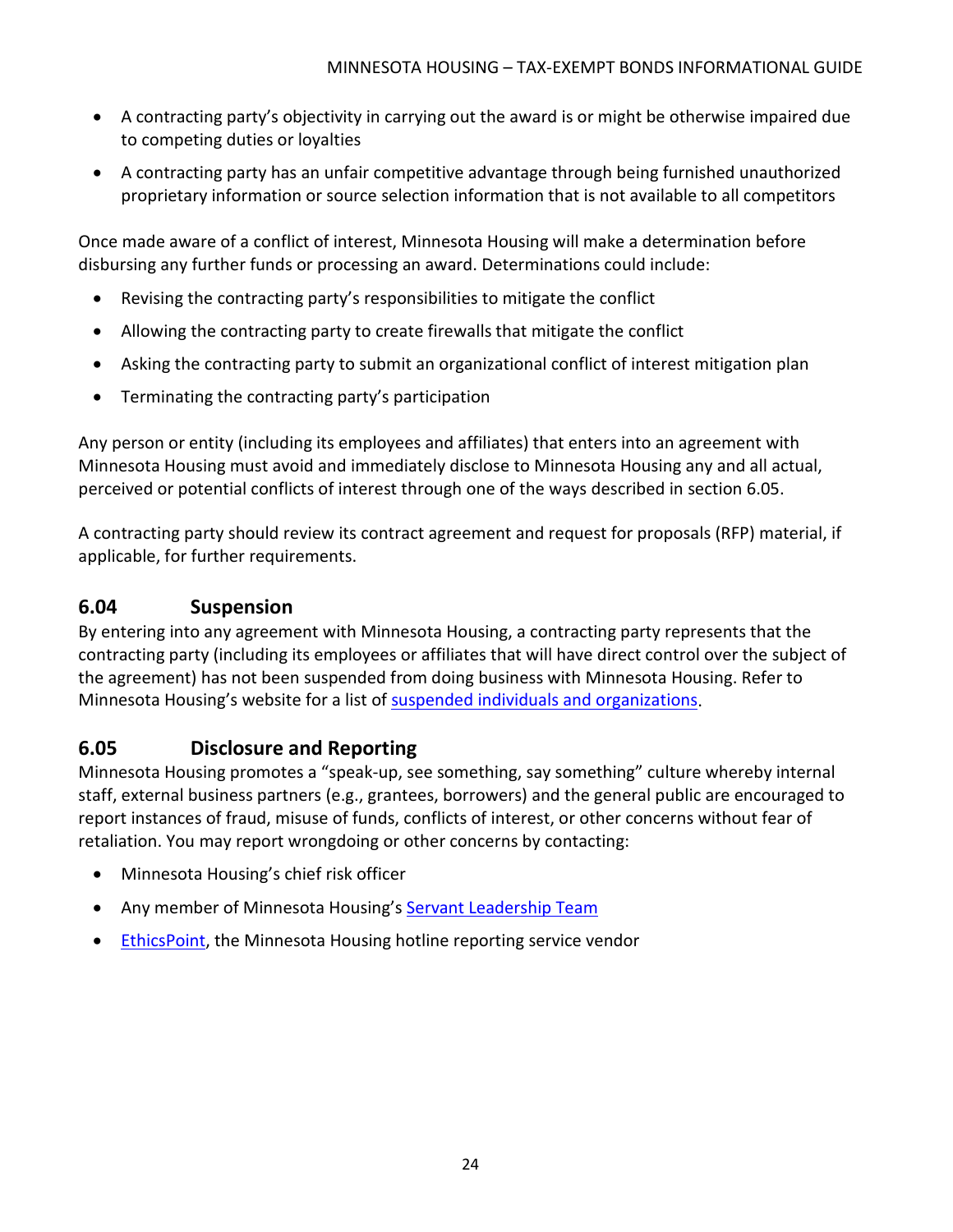# <span id="page-22-0"></span>**Appendix A – Terms**

| <b>Term</b>                             | <b>Definition</b>                                                                                                                                                                                                                                                                                                                                                                                                                                                                                                       |
|-----------------------------------------|-------------------------------------------------------------------------------------------------------------------------------------------------------------------------------------------------------------------------------------------------------------------------------------------------------------------------------------------------------------------------------------------------------------------------------------------------------------------------------------------------------------------------|
| <b>4% Housing Tax</b><br><b>Credits</b> | Non-competitive low-income housing tax credits (LIHTC) that<br>multifamily housing projects qualify for if Tax-exempt Volume Limited<br>Bonds finance at least 50% of the aggregate basis of the building and<br>land and are outstanding at least until the housing project's placed-in-<br>service date.                                                                                                                                                                                                              |
|                                         | Multifamily housing projects also must meet the requirements of the<br>applicable year Qualified Allocation Plan (QAP).                                                                                                                                                                                                                                                                                                                                                                                                 |
| 42(m)(1)(D)                             | Internal Revenue Code (IRC) Section 42(m)(1)(D) requires the tax credit<br>allocator to determine that the multifamily housing project complies<br>with the applicable QAP. The applicable QAP is that of the allocating<br>agency responsible for the $42(m)(1)(D)$ tax credit review. In most<br>jurisdictions, the QAP includes the Housing Tax Credit Program<br>Procedural Manual, which in most cases requires the multifamily<br>housing project comply with underwriting benchmarks contained in the<br>manual. |
| 42(m)(2)(D)                             | Internal Revenue Code (IRC) Section 42(m)(2)(D) requires that the tax-<br>exempt Bond issuer make a determination that the multifamily housing<br>project is financially feasible and that no excess credits are awarded.<br>The applicable underwriting criteria and benchmarks are those of the<br>housing tax credit allocating agency responsible for the $42(m)(1)(D)$<br>determination.                                                                                                                           |
| <b>Bond</b>                             | A debt investment in which an investor loans money to an entity<br>(typically corporate or governmental) that borrows the funds for a<br>defined period of time at a variable or fixed interest rate. Bonds are<br>used by companies, municipalities, states and sovereign governments<br>to raise money and finance a variety of projects and activities. Owners<br>of Bonds are debtholders, or creditors, of the issuer.                                                                                             |
| <b>Bond Tests Analysis</b>              | The Microsoft Excel spreadsheet required for all applications eligible<br>for Tax-exempt bonds that provides analysis of several of the required<br>tests that must be met including the good cost/ bad costs and 50%<br>tests.                                                                                                                                                                                                                                                                                         |
| <b>Cash Collateralized</b>              | Conduit Bond transactions in which the Bonds are Cash Collateralized<br>by funds from other lenders, including from a Multifamily Accelerated<br>Processing (MAP) first mortgage lender external to Minnesota Housing.                                                                                                                                                                                                                                                                                                  |
| <b>Conduit Bonds</b>                    | A Bond issued by a governmental entity but repaid by another entity<br>benefiting from the financing generated by the issuance of the Bond.<br>For example, a business might be the borrower using the proceeds of<br>the Bonds issued by the governmental entity to raise capital for a real<br>estate development project. The governmental entity would have no<br>obligation to pay the bondholders except from loan repayments made                                                                                |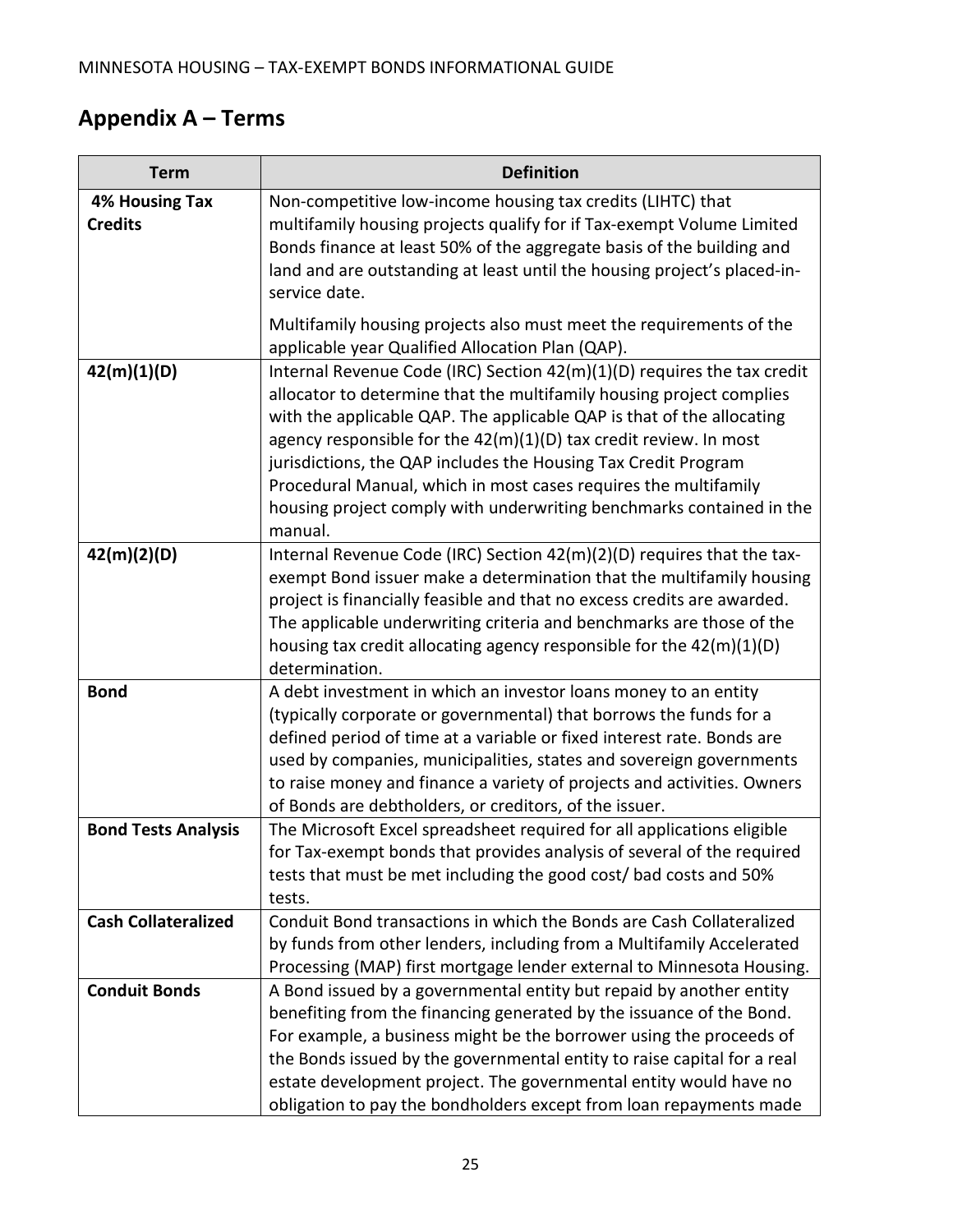| <b>Term</b>                                                                     | <b>Definition</b>                                                                                                                                                                                                                                                                                                                                                                          |
|---------------------------------------------------------------------------------|--------------------------------------------------------------------------------------------------------------------------------------------------------------------------------------------------------------------------------------------------------------------------------------------------------------------------------------------------------------------------------------------|
|                                                                                 | by the borrower and would bear no responsibility for repayment if the<br>borrower defaulted.                                                                                                                                                                                                                                                                                               |
| <b>Declaration of Land</b><br><b>Use Restrictive</b><br><b>Agreement (LURA)</b> | The Declaration, Land Use Restriction Agreement, Declaration of Land<br>Use Restrictive Covenant for housing tax credits.                                                                                                                                                                                                                                                                  |
| <b>FMR</b>                                                                      | Fair Market Rent.                                                                                                                                                                                                                                                                                                                                                                          |
| <b>General Obligation</b><br><b>Bonds</b>                                       | A security backed by the full faith and credit of the issuer of those<br>Bonds, and payable from any of its generally available money, assets or<br>revenues.                                                                                                                                                                                                                              |
| <b>HIB</b>                                                                      | Housing Infrastructure Bonds that are a funding source for loans<br>awarded through Minnesota Housing's annual consolidated RFP. For<br>more information on HIB, refer to the Housing Infrastructure Bonds<br>Guide.                                                                                                                                                                       |
| <b>Internal Revenue</b><br>Code (IRC)                                           | The Internal Revenue Code (IRC) refers to Title 26 of the United States<br>Code. The Internal Revenue Code is enforced by the Internal Revenue<br>Service (IRS).                                                                                                                                                                                                                           |
| <b>LMIR</b>                                                                     | Low and Moderate Income Rental Program. LMIR first mortgage loans<br>are typically insured by HUD through its risk-sharing program.                                                                                                                                                                                                                                                        |
| <b>Mortgage Credit</b><br><b>Committee</b>                                      | A cross-divisional management group that approves credit analysis,<br>ownership structures and financing of projects for multifamily loans<br>and related matters.                                                                                                                                                                                                                         |
| <b>Preliminary Official</b><br><b>Statement (POS)</b>                           | The official statement, in near final form, that will provide investors<br>with all of the details regarding the Bonds being issued. Issuers who<br>prepare an official statement must make it available to all purchasers,<br>as well as to any investor or broker dealer who requests one. An<br>official statement includes:<br>The Terms of the Offering                               |
|                                                                                 | Purpose of the Issue<br>$\bullet$<br>Summary<br>Description of Bonds<br>Description of The Issuer<br>$\bullet$<br>Financial Data for The Issuer or the Conduit Borrower<br>٠<br><b>Regulatory Matters</b><br>٠<br>Legal Proceedings<br>Type of Indenture (Open/Closed)<br><b>Authorization of Bonds</b><br>Security Pledged, if any<br>٠<br><b>Construction Plans</b><br><b>Tax Status</b> |
| <b>Private Activity</b><br><b>Bonds</b>                                         | A Municipal Bond issued to fund projects used by a non-governmental<br>entity in its trade or business and secured by property used in a trade<br>or business. Certain types of these obligations may be Tax-exempt                                                                                                                                                                        |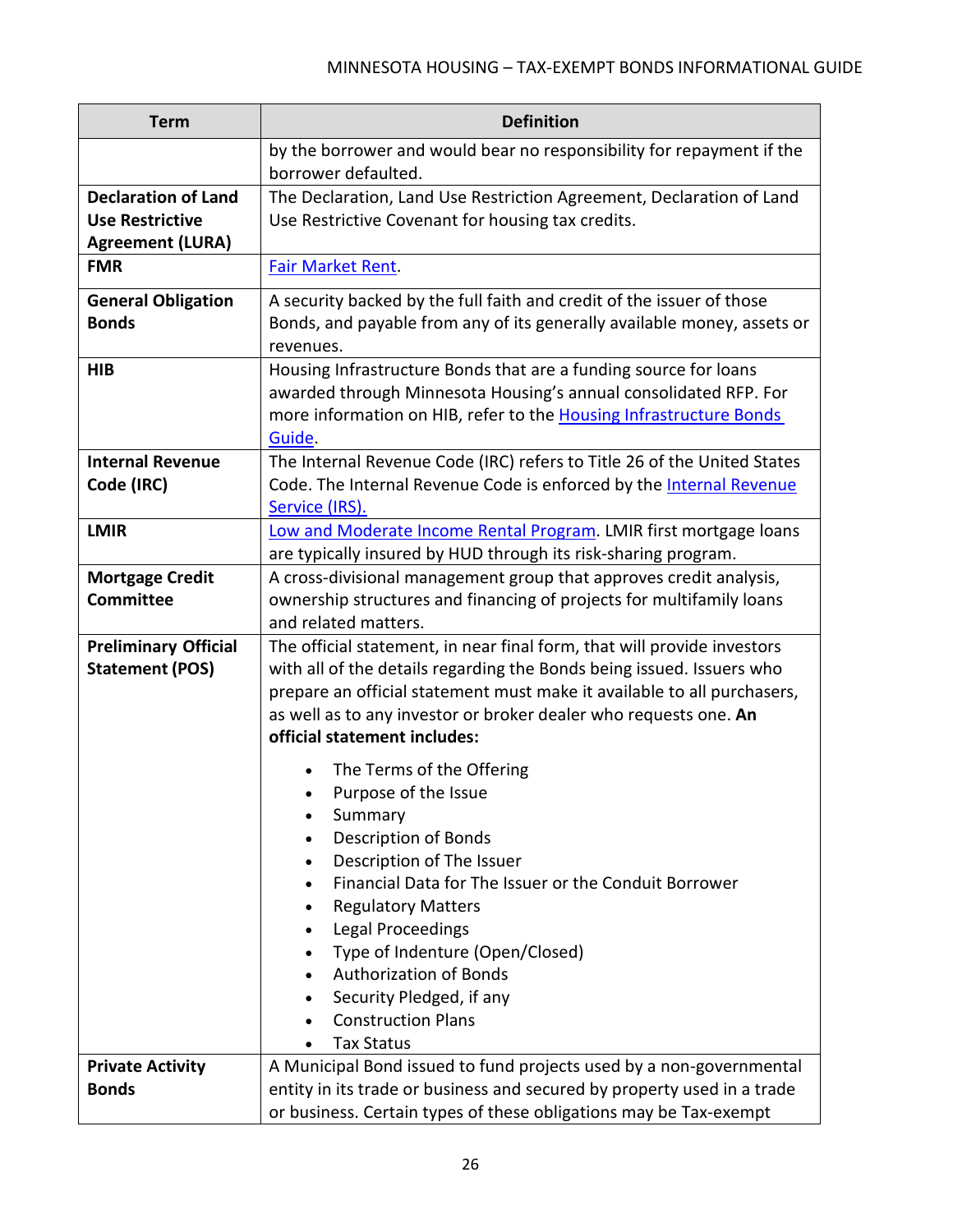| <b>Term</b>              | <b>Definition</b>                                                          |
|--------------------------|----------------------------------------------------------------------------|
|                          | Bonds and therefore bear interest excludable from federal gross            |
|                          | income.                                                                    |
| QAP                      | Qualified Allocation Plan. Section 42 of the Internal Revenue Code         |
|                          | requires that state allocating agencies develop a QAP for the              |
|                          | distribution of housing tax credits within their jurisdiction. The current |
|                          | and proposed QAPs for each calendar year are available at                  |
|                          | www.mnhousing.gov.                                                         |
| Section 142(d)           | Section of the Internal Revenue Code that describes what constitutes a     |
|                          | qualified residential rental project.                                      |
| <b>Section 42</b>        | Section of the Internal Revenue Code applicable to the low-income          |
|                          | housing tax credit (LIHTC).                                                |
| <b>Tax-exempt Bonds</b>  | A Municipal Bond that bears interest excludible from federal gross         |
|                          | income, and sometimes also not subject to state or local income            |
|                          | taxation.                                                                  |
| <b>Tax-exempt Volume</b> | A Municipal Bond that must receive an allocation of a portion of the       |
| <b>Limited Bonds</b>     | state's volume cap for the issuance of Private Activity Bonds under        |
|                          | Section 146 of the Internal Revenue Code in order to qualify as a Tax-     |
|                          | exempt Bond.                                                               |
| <b>TEFRA</b>             | Tax Equity and Fiscal Responsibility Act of 1982. Certain types of         |
|                          | Private Activity Bonds, to qualify as Tax-exempt Bonds must be             |
|                          | approved (TEFRA approval) either by an elected official or a body of       |
|                          | elected officials of the applicable governmental entity after a public     |
|                          | hearing (TEFRA hearing) following reasonable public notice (TEFRA          |
|                          | notice) or by voter referendum of the governmental entity.                 |
| <b>Workbook</b>          | The Microsoft Excel spreadsheet used to apply for Minnesota Housing        |
|                          | multifamily funding.                                                       |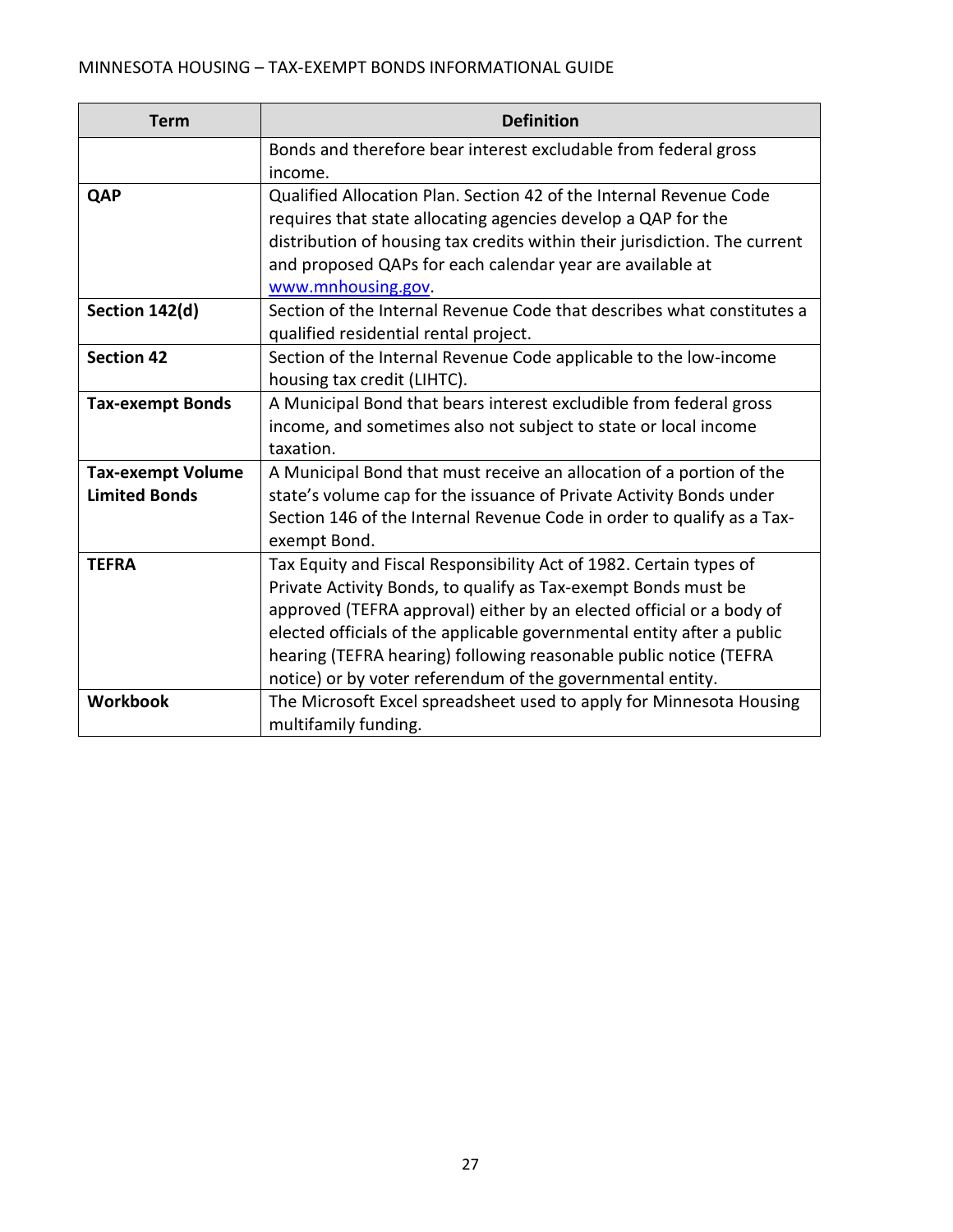# <span id="page-25-0"></span>**Appendix B – Sample Documents**

# <span id="page-25-1"></span>**Sample Organization Charts**

**Original Structure of Seller** (From Initial Closing – Date)



**Structure of Seller following exit of Limited Partner** (As of Date)